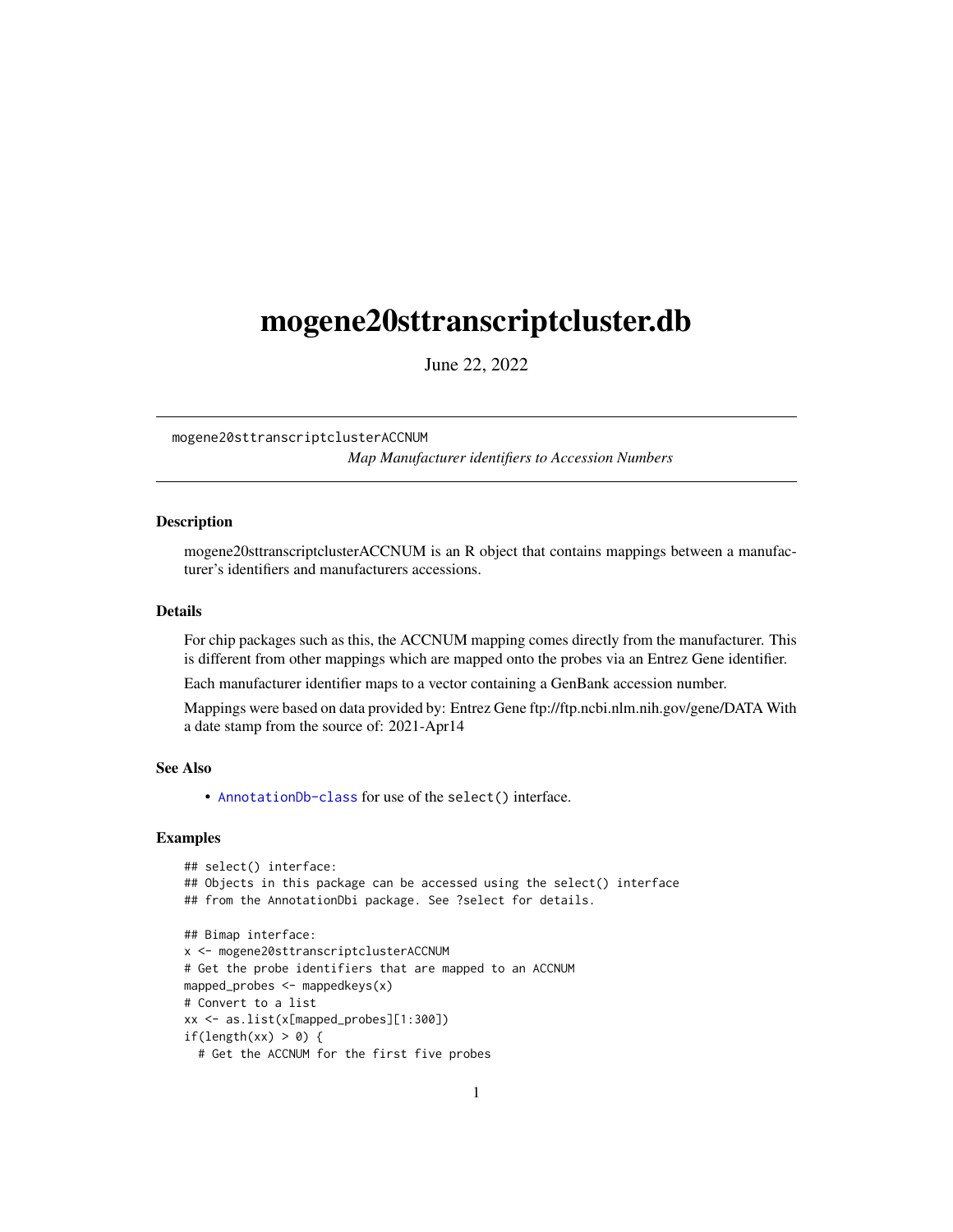```
xx[1:5]
 # Get the first one
 xx[[1]]
}
```
## mogene20sttranscriptclusterALIAS2PROBE

*Map between Common Gene Symbol Identifiers and Manufacturer Identifiers*

## **Description**

mogene20sttranscriptclusterALIAS is an R object that provides mappings between common gene symbol identifiers and manufacturer identifiers.

## Details

Each gene symbol is mapped to a named vector of manufacturer identifiers. The name represents the gene symbol and the vector contains all manufacturer identifiers that are found for that symbol. An NA is reported for any gene symbol that cannot be mapped to any manufacturer identifiers.

This mapping includes ALL gene symbols including those which are already listed in the SYMBOL map. The SYMBOL map is meant to only list official gene symbols, while the ALIAS maps are meant to store all used symbols.

Mappings were based on data provided by: Entrez Gene ftp://ftp.ncbi.nlm.nih.gov/gene/DATA With a date stamp from the source of: 2021-Apr14

## See Also

• [AnnotationDb-class](#page-0-0) for use of the select() interface.

```
## select() interface:
## Objects in this package can be accessed using the select() interface
## from the AnnotationDbi package. See ?select for details.
## Bimap interface:
# Convert the object to a list
xx <- as.list(mogene20sttranscriptclusterALIAS2PROBE)
if(length(xx) > 0){
   # Get the probe identifiers for the first two aliases
   xx[1:2]
   # Get the first one
    xx[[1]]
}
```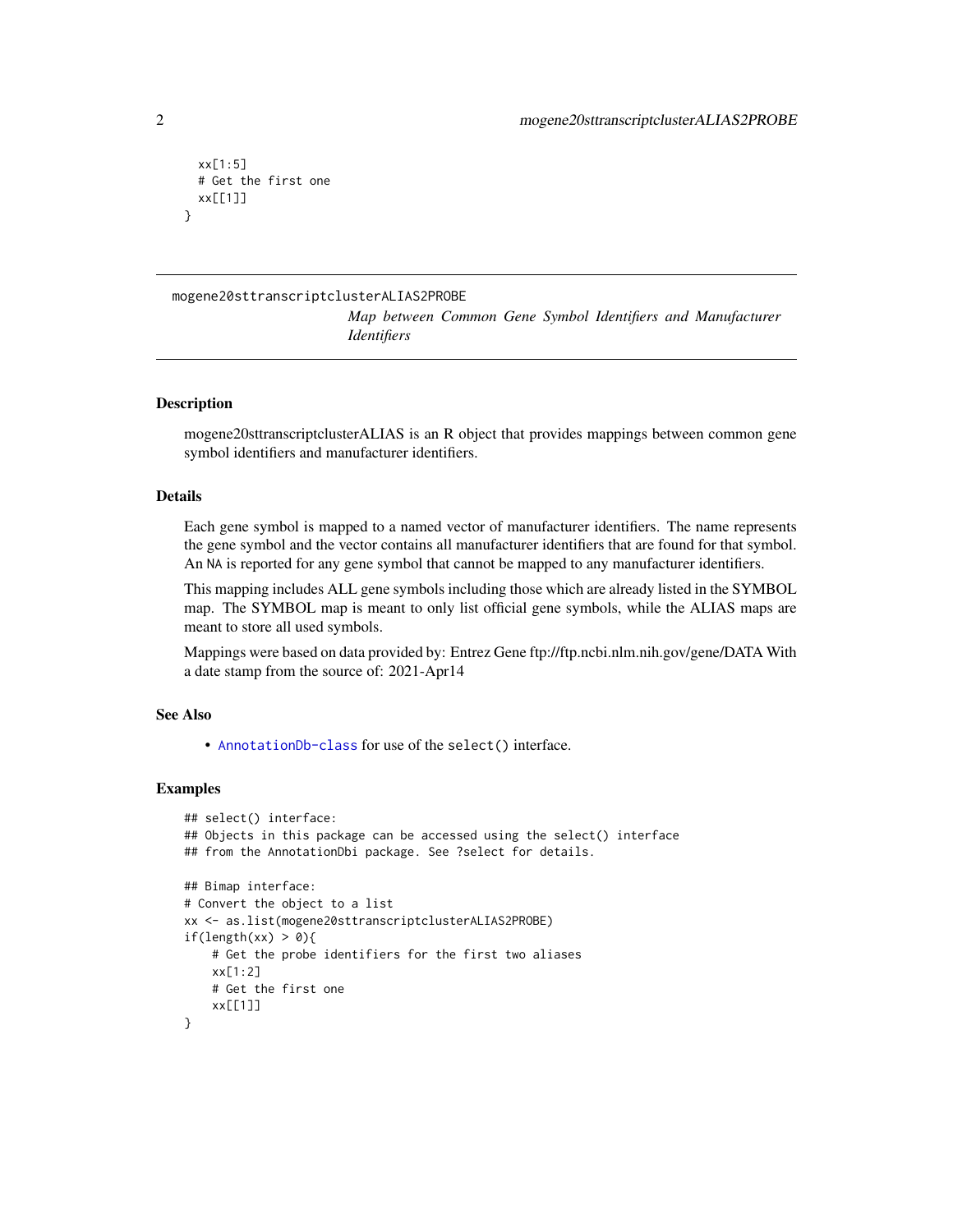<span id="page-2-0"></span>mogene20sttranscriptcluster.db

*Bioconductor annotation data package*

## **Description**

Welcome to the mogene20sttranscriptcluster.db annotation Package. The purpose of this package is to provide detailed information about the mogene20sttranscriptcluster platform. This package is updated biannually.

Objects in this package are accessed using the select() interface. See ?select in the AnnotationDbi package for details.

## See Also

• [AnnotationDb-class](#page-0-0) for use of keys(), columns() and select().

#### Examples

```
## select() interface:
## Objects in this package can be accessed using the select() interface
## from the AnnotationDbi package. See ?select for details.
columns(mogene20sttranscriptcluster.db)
## Bimap interface:
## The 'old style' of interacting with these objects is manipulation as
## bimaps. While this approach is still available we strongly encourage the
## use of select().
```

```
ls("package:mogene20sttranscriptcluster.db")
```
mogene20sttranscriptclusterCHR

*Map Manufacturer IDs to Chromosomes*

#### Description

mogene20sttranscriptclusterCHR is an R object that provides mappings between a manufacturer identifier and the chromosome that contains the gene of interest.

## Details

Each manufacturer identifier maps to a vector of chromosomes. Due to inconsistencies that may exist at the time the object was built, the vector may contain more than one chromosome (e.g., the identifier may map to more than one chromosome). If the chromosomal location is unknown, the vector will contain an NA.

Mappings were based on data provided by: Entrez Gene ftp://ftp.ncbi.nlm.nih.gov/gene/DATA With a date stamp from the source of: 2021-Apr14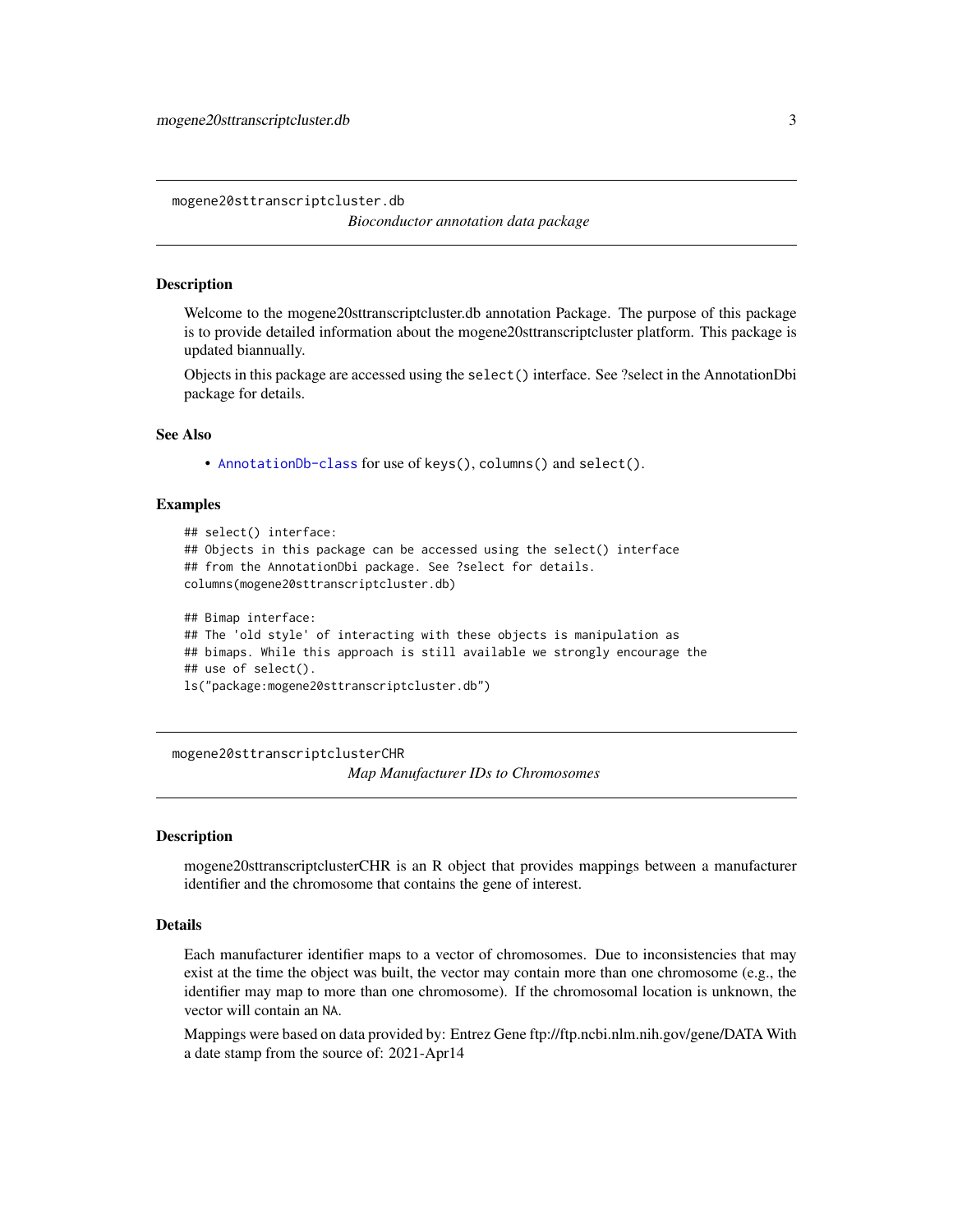## <span id="page-3-0"></span>See Also

• [AnnotationDb-class](#page-0-0) for use of the select() interface.

## Examples

```
## select() interface:
## Objects in this package can be accessed using the select() interface
## from the AnnotationDbi package. See ?select for details.
## Bimap interface:
x <- mogene20sttranscriptclusterCHR
# Get the probe identifiers that are mapped to a chromosome
mapped_probes <- mappedkeys(x)
# Convert to a list
xx <- as.list(x[mapped_probes][1:300])
if(length(xx) > 0) {
  # Get the CHR for the first five probes
  xx[1:5]
  # Get the first one
  xx[[1]]
}
```
mogene20sttranscriptclusterCHRLENGTHS

*A named vector for the length of each of the chromosomes*

## Description

mogene20sttranscriptclusterCHRLENGTHS provides the length measured in base pairs for each of the chromosomes.

## Details

This is a named vector with chromosome numbers as the names and the corresponding lengths for chromosomes as the values.

Total lengths of chromosomes were derived by calculating the number of base pairs on the sequence string for each chromosome.

## See Also

• [AnnotationDb-class](#page-0-0) for use of the select() interface.

## Examples

```
## select() interface:
```

```
## Objects in this package can be accessed using the select() interface
```
## from the AnnotationDbi package. See ?select for details.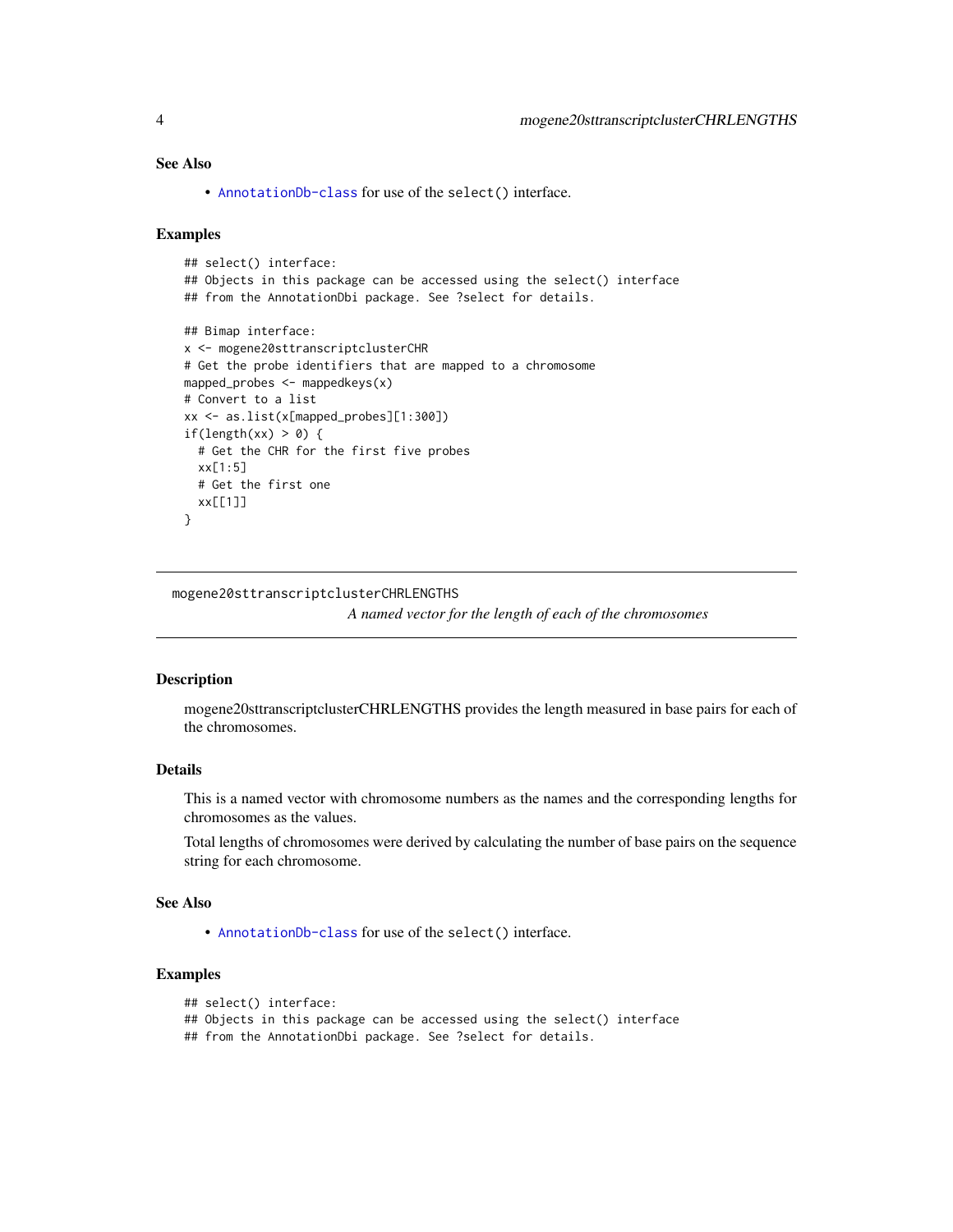```
## Bimap interface:
tt <- mogene20sttranscriptclusterCHRLENGTHS
# Length of chromosome 1
tt["1"]
```
mogene20sttranscriptclusterCHRLOC *Map Manufacturer IDs to Chromosomal Location*

## **Description**

mogene20sttranscriptclusterCHRLOC is an R object that maps manufacturer identifiers to the starting position of the gene. The position of a gene is measured as the number of base pairs.

The CHRLOCEND mapping is the same as the CHRLOC mapping except that it specifies the ending base of a gene instead of the start.

## Details

Each manufacturer identifier maps to a named vector of chromosomal locations, where the name indicates the chromosome. Due to inconsistencies that may exist at the time the object was built, these vectors may contain more than one chromosome and/or location. If the chromosomal location is unknown, the vector will contain an NA.

Chromosomal locations on both the sense and antisense strands are measured as the number of base pairs from the p (5' end of the sense strand) to q (3' end of the sense strand) arms. Chromosomal locations on the antisense strand have a leading "-" sign (e. g. -1234567).

Since some genes have multiple start sites, this field can map to multiple locations.

Mappings were based on data provided by: UCSC Genome Bioinformatics (Mus musculus)

With a date stamp from the source of: 2021-Feb16

## See Also

• [AnnotationDb-class](#page-0-0) for use of the select() interface.

```
## select() interface:
## Objects in this package can be accessed using the select() interface
## from the AnnotationDbi package. See ?select for details.
## Bimap interface:
x <- mogene20sttranscriptclusterCHRLOC
# Get the probe identifiers that are mapped to chromosome locations
mapped_probes <- mappedkeys(x)
# Convert to a list
xx <- as.list(x[mapped_probes][1:300])
if(length(xx) > 0) {
 # Get the CHRLOC for the first five probes
```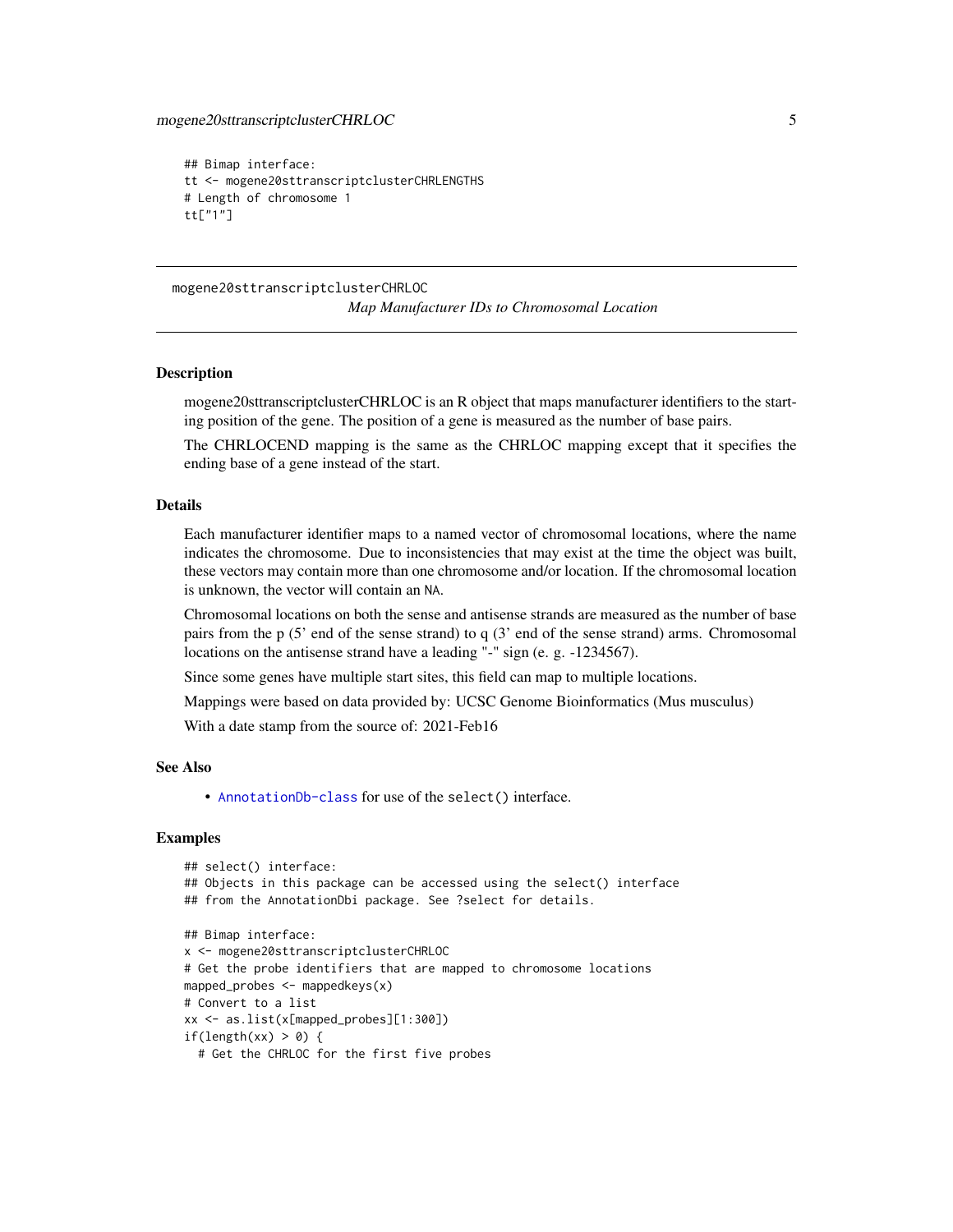```
xx[1:5]
 # Get the first one
 xx[[1]]
}
```
mogene20sttranscriptclusterENSEMBL

*Map Ensembl gene accession numbers with Entrez Gene identifiers*

#### **Description**

mogene20sttranscriptclusterENSEMBL is an R object that contains mappings between manufacturer identifiers and Ensembl gene accession numbers.

## Details

This object is a simple mapping of manufacturer identifiers to Ensembl gene Accession Numbers.

Mappings were based on data provided by BOTH of these sources: [http://www.ensembl.org/](http://www.ensembl.org/biomart/martview/) [biomart/martview/](http://www.ensembl.org/biomart/martview/) <ftp://ftp.ncbi.nlm.nih.gov/gene/DATA>

For most species, this mapping is a combination of manufacturer to ensembl IDs from BOTH NCBI and ensembl. Users who wish to only use mappings from NCBI are encouraged to see the ncbi2ensembl table in the appropriate organism package. Users who wish to only use mappings from ensembl are encouraged to see the ensembl2ncbi table which is also found in the appropriate organism packages. These mappings are based upon the ensembl table which is contains data from BOTH of these sources in an effort to maximize the chances that you will find a match.

For worms and flies however, this mapping is based only on sources from ensembl, as these organisms do not have ensembl to entrez gene mapping data at NCBI.

#### See Also

• [AnnotationDb-class](#page-0-0) for use of the select() interface.

```
## select() interface:
## Objects in this package can be accessed using the select() interface
## from the AnnotationDbi package. See ?select for details.
## Bimap interface:
x <- mogene20sttranscriptclusterENSEMBL
# Get the entrez gene IDs that are mapped to an Ensembl ID
mapped_genes <- mappedkeys(x)
# Convert to a list
xx <- as.list(x[mapped_genes][1:300])
if(length(xx) > 0) {
 # Get the Ensembl gene IDs for the first five genes
 xx[1:5]
 # Get the first one
```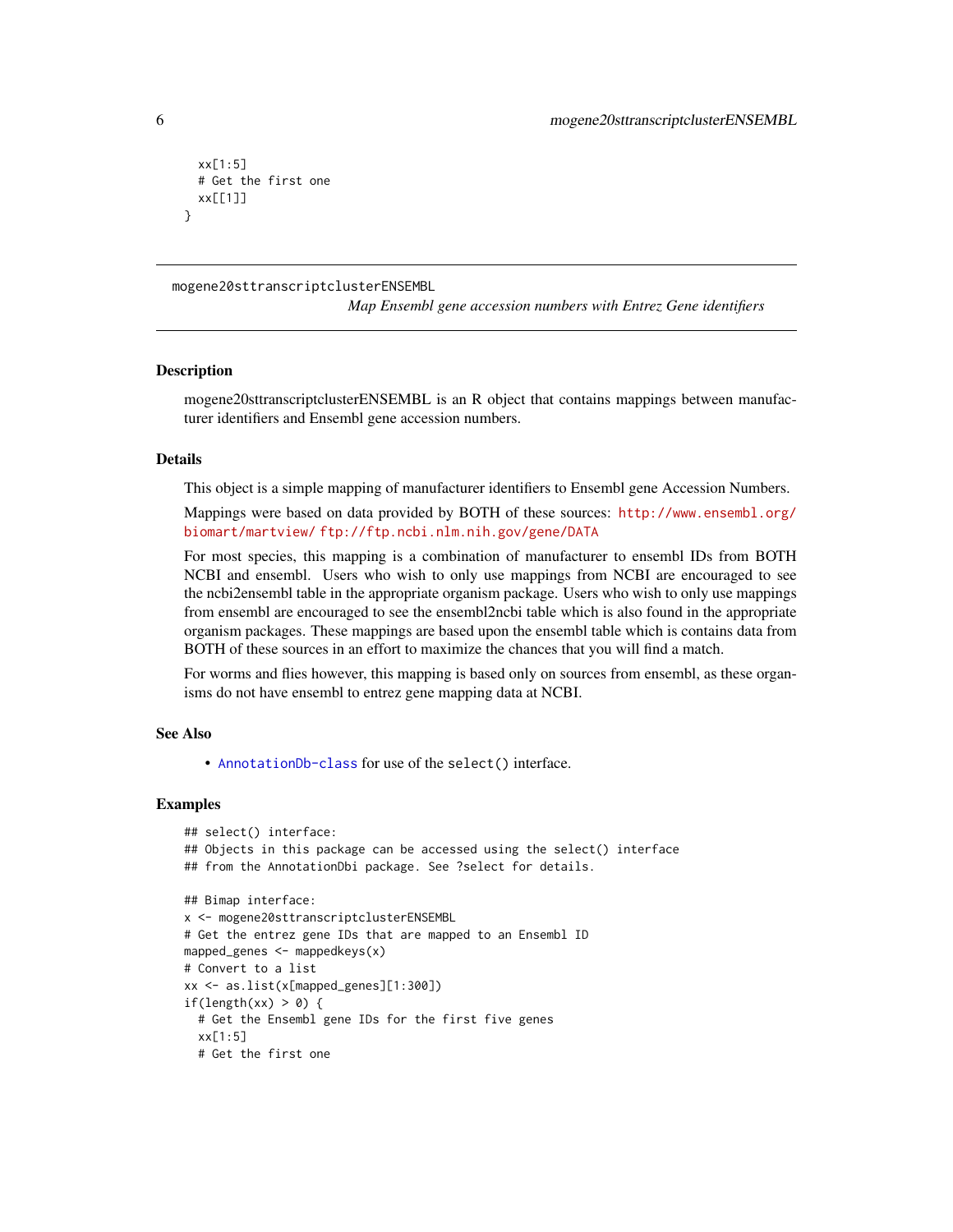## <span id="page-6-0"></span>mogene20sttranscriptclusterENTREZID 7

```
xx[[1]]
}
#For the reverse map ENSEMBL2PROBE:
x <- mogene20sttranscriptclusterENSEMBL2PROBE
mapped_genes <- mappedkeys(x)
# Convert to a list
xx <- as.list(x[mapped_genes][1:300])
if(length(xx) > 0){
   # Gets the entrez gene IDs for the first five Ensembl IDs
   xx[1:5]
   # Get the first one
   xx[[1]]
}
```

```
mogene20sttranscriptclusterENTREZID
```
*Map between Manufacturer Identifiers and Entrez Gene*

## Description

mogene20sttranscriptclusterENTREZID is an R object that provides mappings between manufacturer identifiers and Entrez Gene identifiers.

## Details

Each manufacturer identifier is mapped to a vector of Entrez Gene identifiers. An NA is assigned to those manufacturer identifiers that can not be mapped to an Entrez Gene identifier at this time.

If a given manufacturer identifier can be mapped to different Entrez Gene identifiers from various sources, we attempt to select the common identifiers. If a concensus cannot be determined, we select the smallest identifier.

Mappings were based on data provided by: Entrez Gene ftp://ftp.ncbi.nlm.nih.gov/gene/DATA With a date stamp from the source of: 2021-Apr14

#### References

<https://www.ncbi.nlm.nih.gov/entrez/query.fcgi?db=gene>

## See Also

• [AnnotationDb-class](#page-0-0) for use of the select() interface.

```
## select() interface:
```
- ## Objects in this package can be accessed using the select() interface
- ## from the AnnotationDbi package. See ?select for details.
- ## Bimap interface: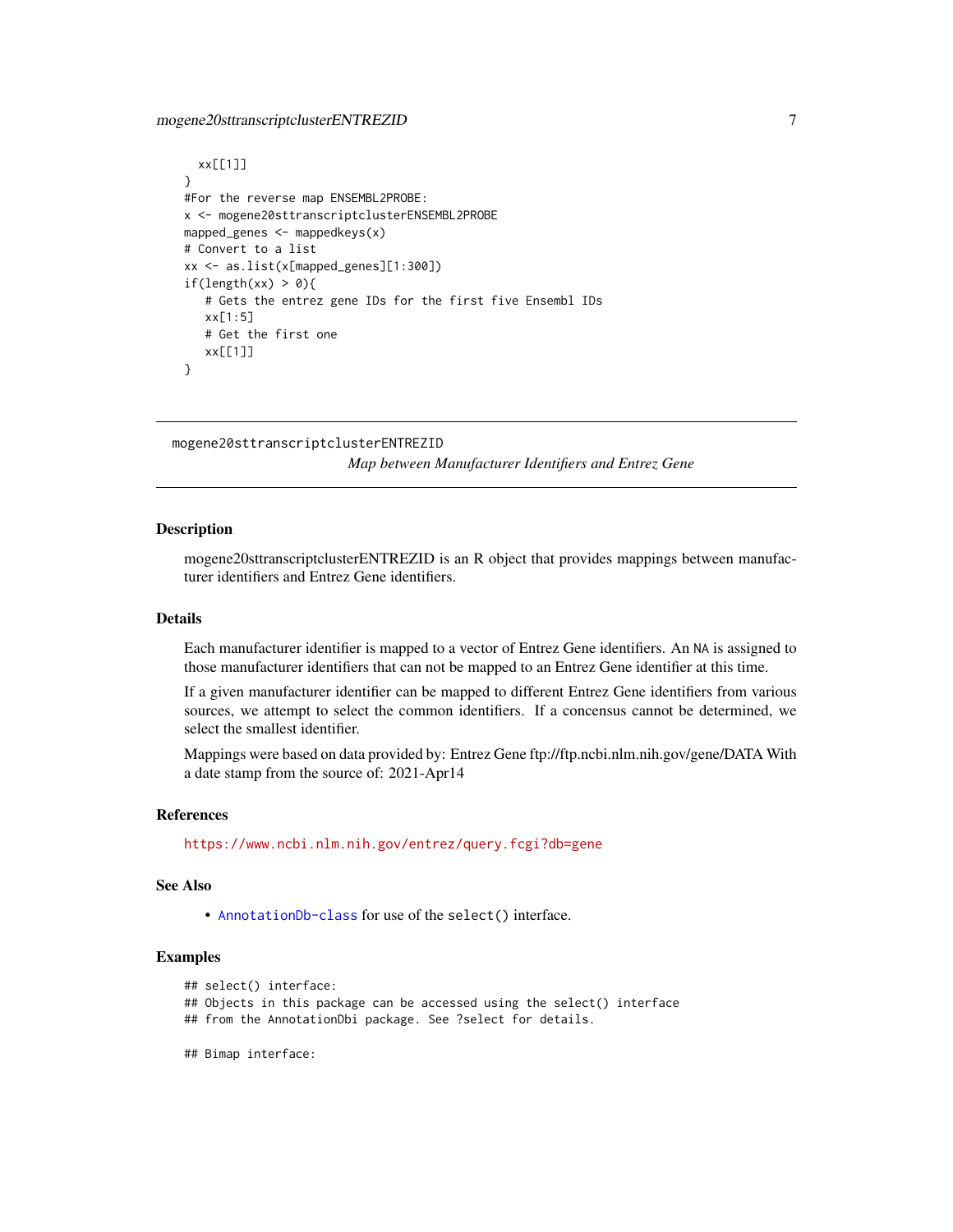```
x <- mogene20sttranscriptclusterENTREZID
# Get the probe identifiers that are mapped to an ENTREZ Gene ID
mapped_probes <- mappedkeys(x)
# Convert to a list
xx <- as.list(x[mapped_probes][1:300])
if(length(xx) > 0) {
 # Get the ENTREZID for the first five probes
 xx[1:5]
 # Get the first one
 xx[[1]]
}
```
mogene20sttranscriptclusterENZYME

*Maps between Manufacturer IDs and Enzyme Commission (EC) Numbers*

## Description

mogene20sttranscriptclusterENZYME is an R object that provides mappings between manufacturer identifiers and EC numbers. mogene20sttranscriptclusterENZYME2PROBE is an R object that maps Enzyme Commission (EC) numbers to manufacturer identifiers.

#### Details

When the mogene20sttranscriptclusterENZYME maping viewed as a list, each manufacturer identifier maps to a named vector containing the EC number that corresponds to the enzyme produced by that gene. The names corresponds to the manufacturer identifiers. If this information is unknown, the vector will contain an NA.

For the mogene20sttranscriptclusterENZYME2PROBE, each EC number maps to a named vector containing all of the manufacturer identifiers that correspond to the gene that produces that enzyme. The name of the vector corresponds to the EC number.

Enzyme Commission numbers are assigned by the Nomenclature Committee of the International Union of Biochemistry and Molecular Biology <http://www.chem.qmw.ac.uk/iubmb/enzyme/> to allow enzymes to be identified.

An Enzyme Commission number is of the format EC x.y.z.w, where x, y, z, and w are numeric numbers. In mogene20sttranscriptclusterENZYME2PROBE, EC is dropped from the Enzyme Commission numbers.

Enzyme Commission numbers have corresponding names that describe the functions of enzymes in such a way that  $ECx$  is a more general description than  $ECx$ , that in turn is a more general description than EC x.y.z. The top level EC numbers and names are listed below:

EC 1 oxidoreductases

EC 2 transferases

EC 3 hydrolases

EC 4 lyases

<span id="page-7-0"></span>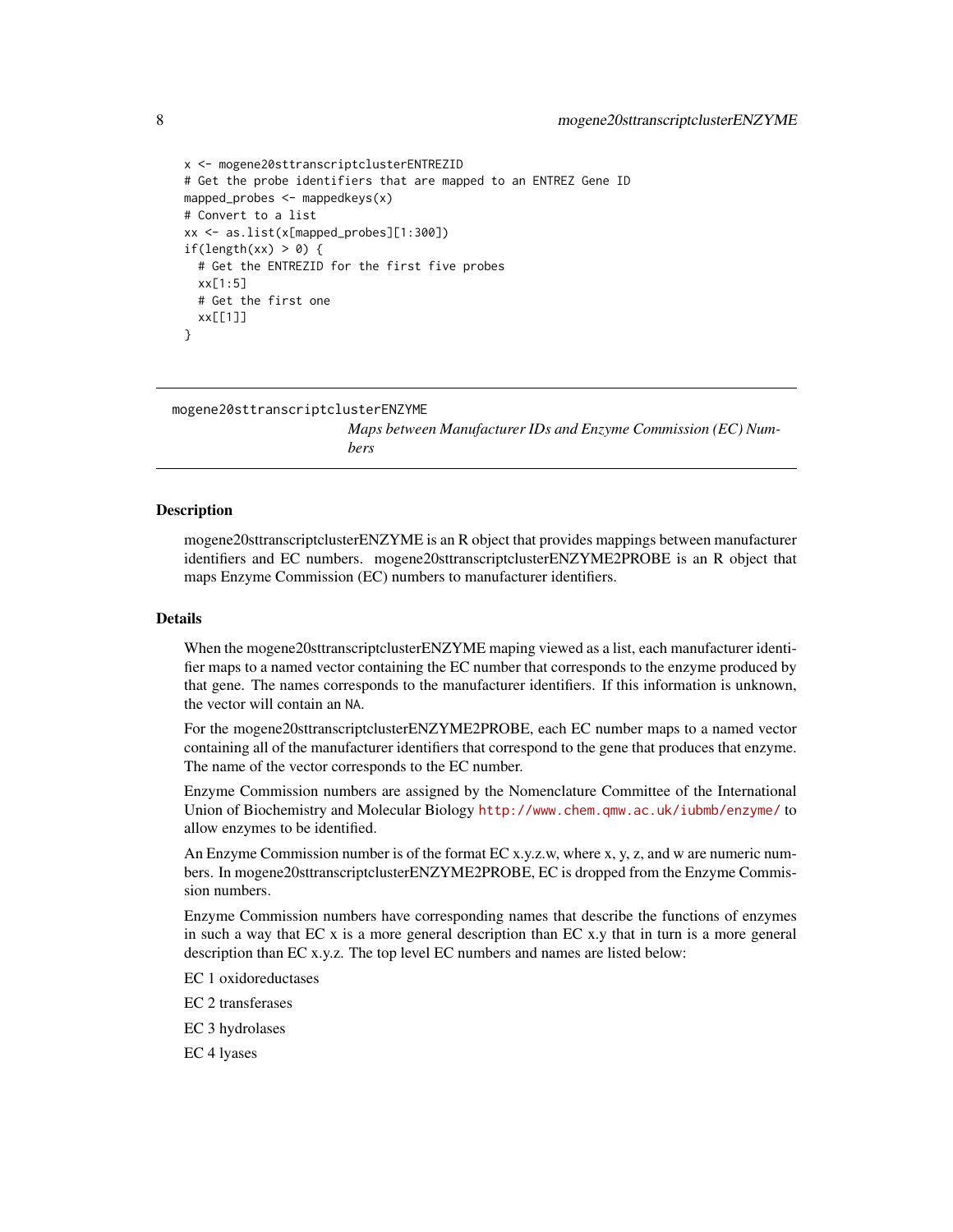EC 5 isomerases

EC 6 ligases

The EC name for a given EC number can be viewed at [http://www.chem.qmul.ac.uk/iupac/](http://www.chem.qmul.ac.uk/iupac/jcbn/index.html#6) [jcbn/index.html#6](http://www.chem.qmul.ac.uk/iupac/jcbn/index.html#6)

Mappings between probe identifiers and enzyme identifiers were obtained using files provided by: KEGG GENOME ftp://ftp.genome.jp/pub/kegg/genomes With a date stamp from the source of: 2011-Mar15

## References

<ftp://ftp.genome.ad.jp/pub/kegg/pathways>

## See Also

• [AnnotationDb-class](#page-0-0) for use of the select() interface.

```
## select() interface:
## Objects in this package can be accessed using the select() interface
## from the AnnotationDbi package. See ?select for details.
## Bimap interface:
x <- mogene20sttranscriptclusterENZYME
# Get the probe identifiers that are mapped to an EC number
mapped_probes <- mappedkeys(x)
# Convert to a list
xx <- as.list(x[mapped_probes][1:3])
if(length(xx) > 0) {
  # Get the ENZYME for the first five probes
  xx[1:5]
  # Get the first one
  xx[[1]]
}
# Now convert mogene20sttranscriptclusterENZYME2PROBE to a list to see inside
x <- mogene20sttranscriptclusterENZYME2PROBE
mapped_probes <- mappedkeys(x)
## convert to a list
xx <- as.list(x[mapped_probes][1:3])
if(length(xx) > 0){
   # Get the probe identifiers for the first five enzyme
   #commission numbers
   xx[1:5]
   # Get the first one
   xx[[1]]
}
```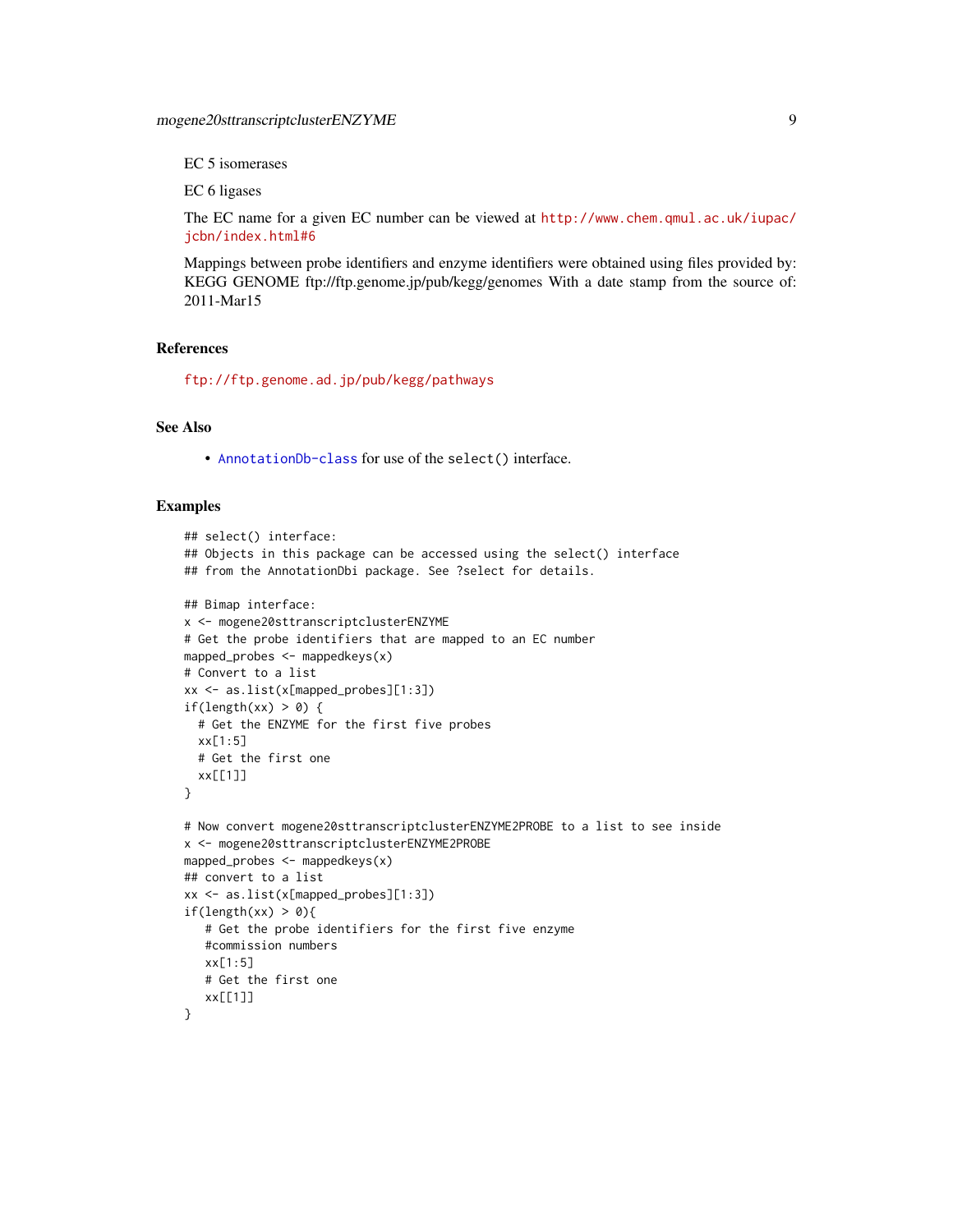#### <span id="page-9-0"></span>mogene20sttranscriptclusterGENENAME

*Map between Manufacturer IDs and Genes*

## Description

mogene20sttranscriptclusterGENENAME is an R object that maps manufacturer identifiers to the corresponding gene name.

#### Details

Each manufacturer identifier maps to a named vector containing the gene name. The vector name corresponds to the manufacturer identifier. If the gene name is unknown, the vector will contain an NA.

Gene names currently include both the official (validated by a nomenclature committee) and preferred names (interim selected for display) for genes. Efforts are being made to differentiate the two by adding a name to the vector.

Mappings were based on data provided by: Entrez Gene ftp://ftp.ncbi.nlm.nih.gov/gene/DATA With a date stamp from the source of: 2021-Apr14

## See Also

• [AnnotationDb-class](#page-0-0) for use of the select() interface.

```
## select() interface:
## Objects in this package can be accessed using the select() interface
## from the AnnotationDbi package. See ?select for details.
## Bimap interface:
x <- mogene20sttranscriptclusterGENENAME
# Get the probe identifiers that are mapped to a gene name
mapped_probes <- mappedkeys(x)
# Convert to a list
xx <- as.list(x[mapped_probes][1:300])
if(length(xx) > 0) {
  # Get the GENENAME for the first five probes
  xx[1:5]
  # Get the first one
  xx[[1]]
}
```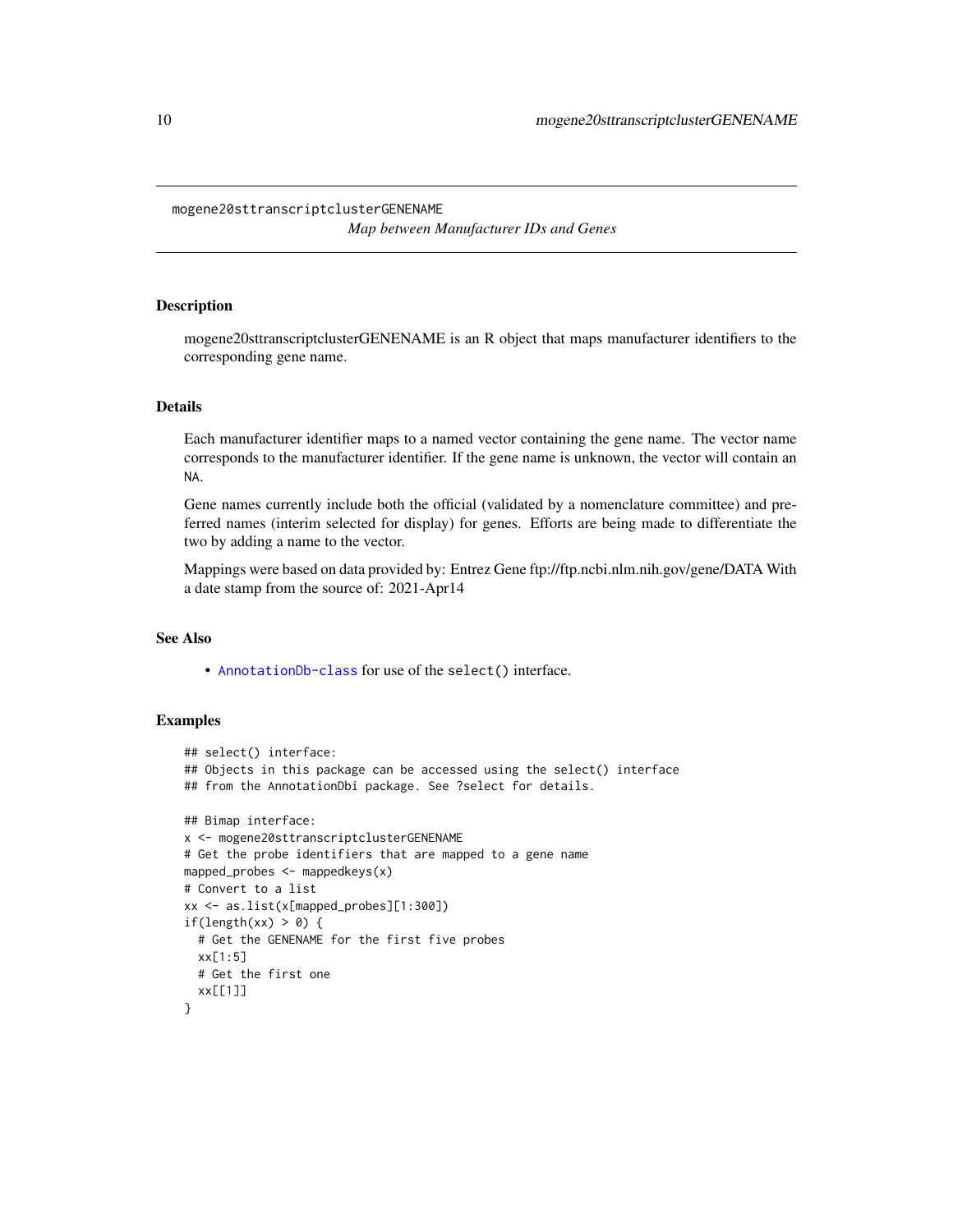<span id="page-10-1"></span>mogene20sttranscriptclusterGO

*Maps between manufacturer IDs and Gene Ontology (GO) IDs*

## <span id="page-10-0"></span>Description

mogene20sttranscriptclusterGO is an R object that provides mappings between manufacturer identifiers and the GO identifiers that they are directly associated with. This mapping and its reverse mapping (mogene20sttranscriptclusterGO2PROBE) do NOT associate the child terms from the GO ontology with the gene. Only the directly evidenced terms are represented here.

mogene20sttranscriptclusterGO2ALLPROBES is an R object that provides mappings between a given GO identifier and all of the manufacturer identifiers annotated at that GO term OR TO ONE OF IT'S CHILD NODES in the GO ontology. Thus, this mapping is much larger and more inclusive than mogene20sttranscriptclusterGO2PROBE.

#### Details

If mogene20sttranscriptclusterGO is cast as a list, each manufacturer identifier is mapped to a list of lists. The names on the outer list are GO identifiers. Each inner list consists of three named elements: GOID, Ontology, and Evidence.

The GOID element matches the GO identifier named in the outer list and is included for convenience when processing the data using 'lapply'.

The Ontology element indicates which of the three Gene Ontology categories this identifier belongs to. The categories are biological process (BP), cellular component (CC), and molecular function (MF).

The Evidence element contains a code indicating what kind of evidence supports the association of the GO identifier to the manufacturer id. Some of the evidence codes in use include:

IMP: inferred from mutant phenotype

IGI: inferred from genetic interaction

IPI: inferred from physical interaction

ISS: inferred from sequence similarity

IDA: inferred from direct assay

IEP: inferred from expression pattern

IEA: inferred from electronic annotation

TAS: traceable author statement

NAS: non-traceable author statement

ND: no biological data available

IC: inferred by curator

A more complete listing of evidence codes can be found at:

<http://www.geneontology.org/GO.evidence.shtml>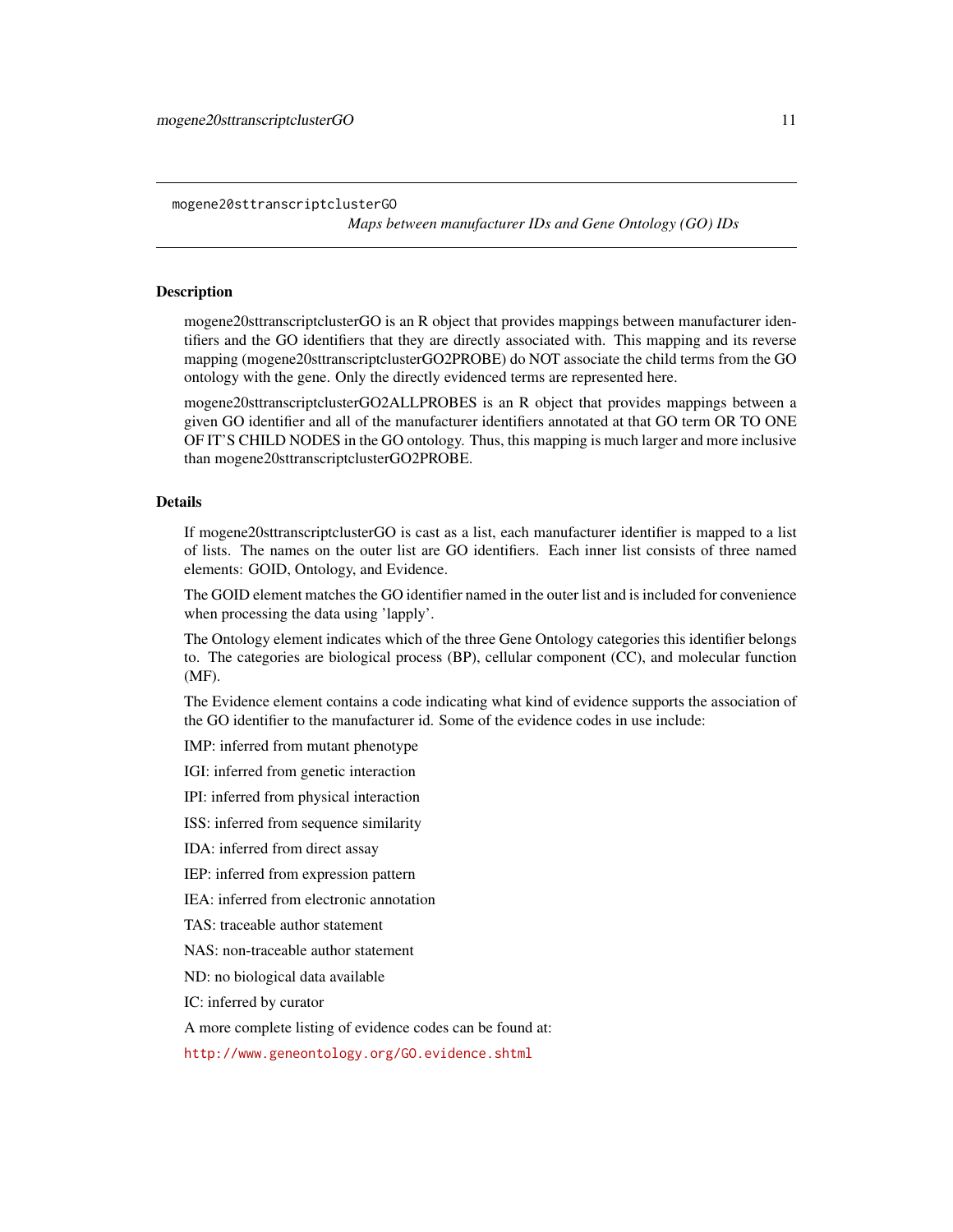<span id="page-11-0"></span>If mogene20sttranscriptclusterGO2ALLPROBES or mogene20sttranscriptclusterGO2PROBE is cast as a list, each GO term maps to a named vector of manufacturer identifiers and evidence codes. A GO identifier may be mapped to the same manufacturer identifier more than once but the evidence code can be different. Mappings between Gene Ontology identifiers and Gene Ontology terms and other information are available in a separate data package named GO.

Whenever any of these mappings are cast as a data.frame, all the results will be output in an appropriate tabular form.

Mappings between manufacturer identifiers and GO information were obtained through their mappings to manufacturer identifiers. NAs are assigned to manufacturer identifiers that can not be mapped to any Gene Ontology information. Mappings between Gene Ontology identifiers an Gene Ontology terms and other information are available in a separate data package named GO.

All mappings were based on data provided by: Gene Ontology http://current.geneontology.org/ontology/gobasic.obo With a date stamp from the source of: 2021-02-01

## References

<ftp://ftp.ncbi.nlm.nih.gov/gene/DATA/>

## See Also

- [mogene20sttranscriptclusterGO2ALLPROBES](#page-10-0)
- [AnnotationDb-class](#page-0-0) for use of the select() interface.

```
## select() interface:
## Objects in this package can be accessed using the select() interface
## from the AnnotationDbi package. See ?select for details.
## Bimap interface:
x <- mogene20sttranscriptclusterGO
# Get the manufacturer identifiers that are mapped to a GO ID
mapped_genes \leq mappedkeys(x)
# Convert to a list
xx <- as.list(x[mapped_genes][1:300])
if(length(xx) > 0) {
    # Try the first one
    got \leftarrow xx[[1]]got[[1]][["GOID"]]
    got[[1]][["Ontology"]]
    got[[1]][["Evidence"]]
}
# For the reverse map:
x <- mogene20sttranscriptclusterGO2PROBE
mapped_genes <- mappedkeys(x)
# Convert to a list
xx <- as.list(x[mapped_genes][1:300])
if(length(xx) > 0){
    # Gets the manufacturer ids for the top 2nd and 3nd GO identifiers
    goids \leq -x \times [2:3]
```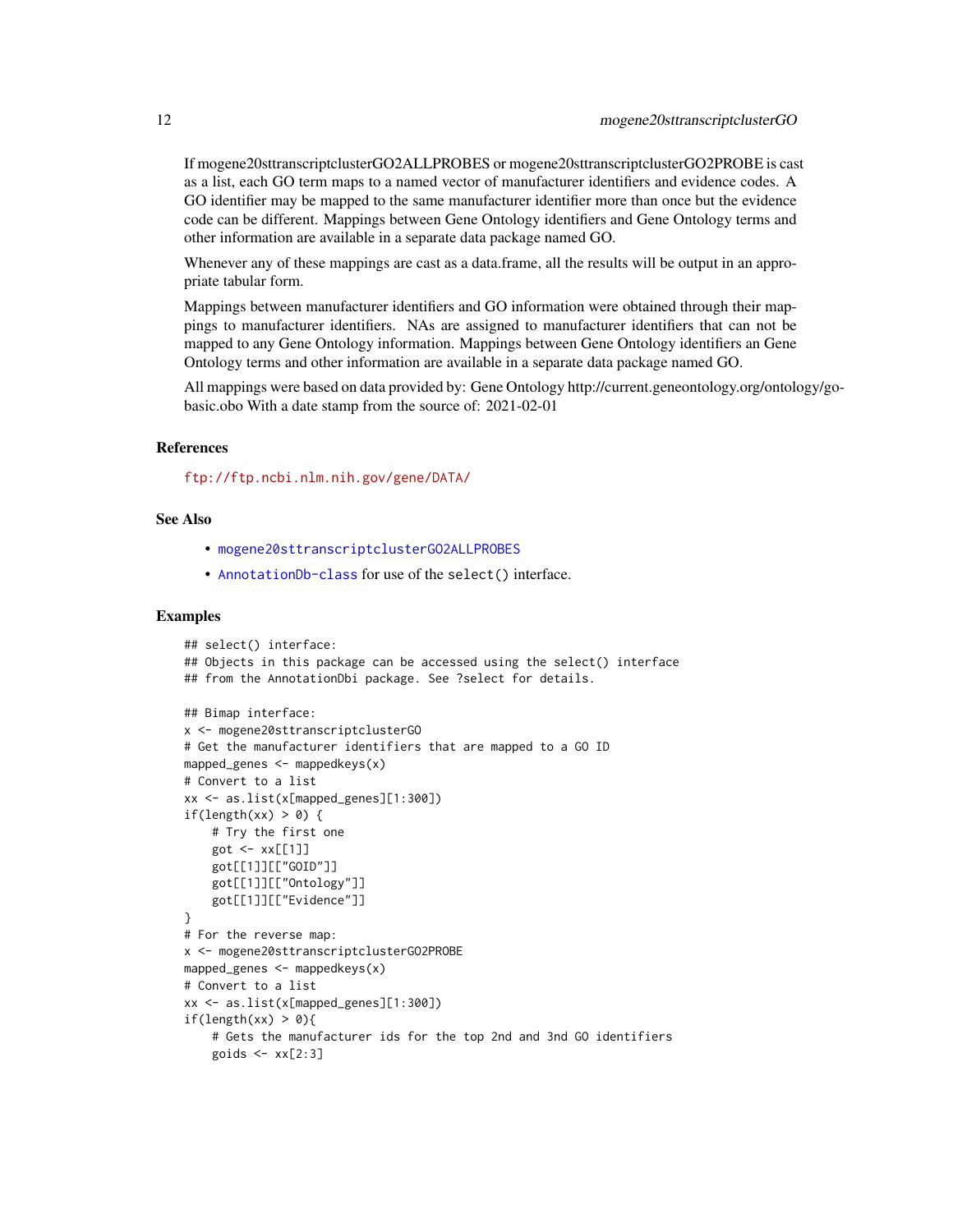```
# Gets the manufacturer ids for the first element of goids
    goids[[1]]
    # Evidence code for the mappings
   names(goids[[1]])
}
x <- mogene20sttranscriptclusterGO2ALLPROBES
mapped_genes <- mappedkeys(x)
# Convert mogene20sttranscriptclusterGO2ALLPROBES to a list
xx <- as.list(x[mapped_genes][1:300])
if(length(xx) > 0){
# Gets the manufacturer identifiers for the top 2nd and 3nd GO identifiers
    goids \leq -x \times [2:3]# Gets all the manufacturer identifiers for the first element of goids
   goids[[1]]
    # Evidence code for the mappings
   names(goids[[1]])
}
```

```
mogene20sttranscriptclusterMAPCOUNTS
```
*Number of mapped keys for the maps in package mogene20sttranscriptcluster.db*

#### Description

DEPRECATED. Counts in the MAPCOUNT table are out of sync and should not be used.

mogene20sttranscriptclusterMAPCOUNTS provides the "map count" (i.e. the count of mapped keys) for each map in package mogene20sttranscriptcluster.db.

## Details

DEPRECATED. Counts in the MAPCOUNT table are out of sync and should not be used.

This "map count" information is precalculated and stored in the package annotation DB. This allows some quality control and is used by the [checkMAPCOUNTS](#page-0-0) function defined in AnnotationDbi to compare and validate different methods (like count.mappedkeys $(x)$  or sum(!is.na(as.list(x)))) for getting the "map count" of a given map.

mogene20sttranscriptclusterMGI *Map MGI gene accession numbers with manufacturer identifiers*

#### **Description**

mogene20sttranscriptclusterMGI is an R object that contains mappings between manufacturer identifiers and Jackson Laboratory MGI gene accession numbers.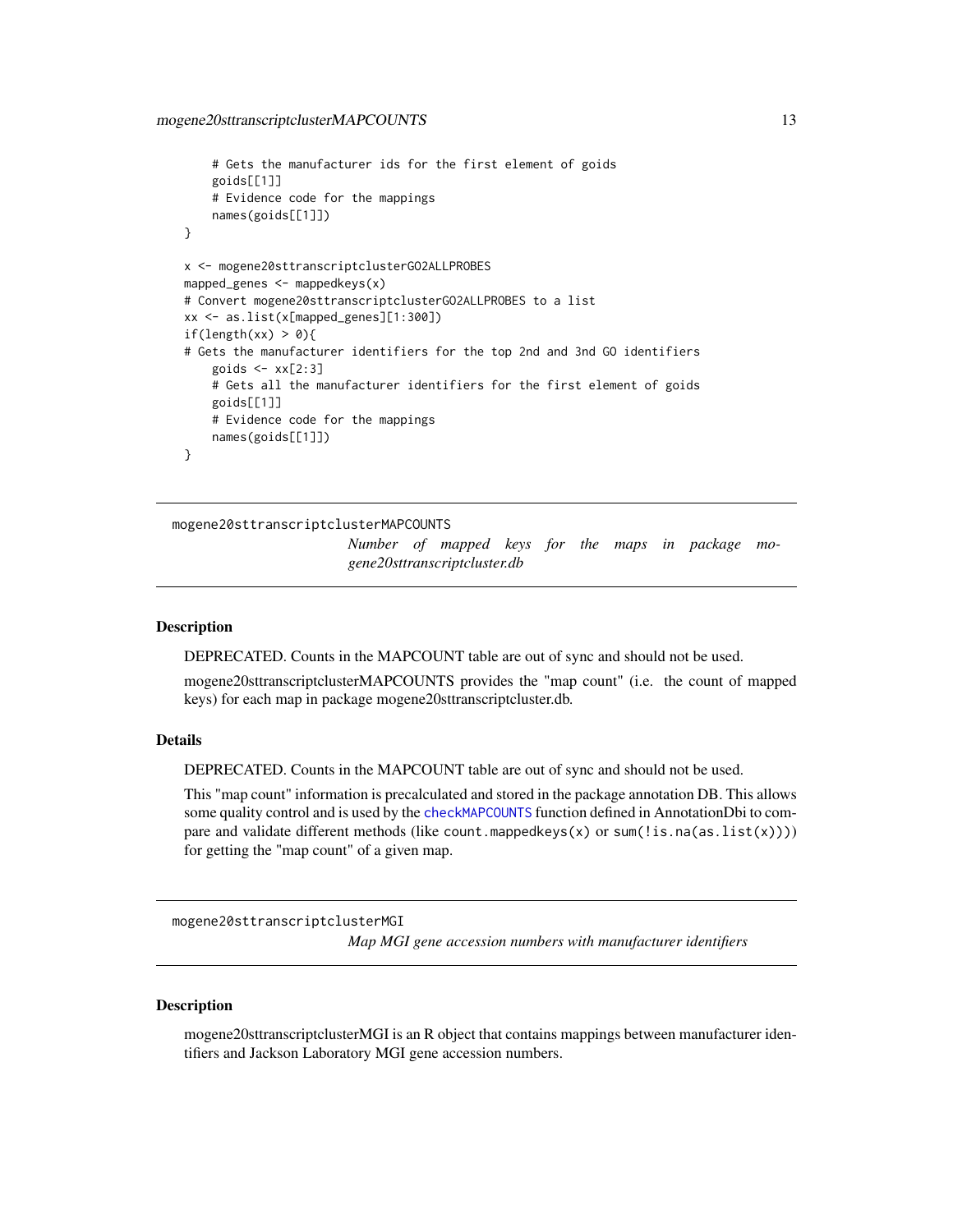## <span id="page-13-0"></span>Details

This object is a simple mapping of manufacturer identifiers to MGI gene Accession Numbers.

Mappings were based on data provided by: Entrez Gene ftp://ftp.ncbi.nlm.nih.gov/gene/DATA With a date stamp from the source of: 2021-Apr14

## See Also

• [AnnotationDb-class](#page-0-0) for use of the select() interface.

## Examples

```
## select() interface:
## Objects in this package can be accessed using the select() interface
## from the AnnotationDbi package. See ?select for details.
## Bimap interface:
x <- mogene20sttranscriptclusterMGI
# Get the manufacturer IDs that are mapped to an MGI ID
mapped_genes <- mappedkeys(x)
# Convert to a list
xx <- as.list(x[mapped_genes][1:300])
if(length(xx) > 0) {
  # Get the MGI IDs for the first five genes
  xx[1:5]
  # Get the first one
  xx[[1]]
}
#For the reverse map MGI2EG:
x <- mogene20sttranscriptclusterMGI2PROBE
mapped_genes \leq mappedkeys(x)
# Convert to a list
xx <- as.list(x[mapped_genes][1:300])
if(length(xx) > 0){
   # Gets the manufacturer IDs for the first five MGI IDs
   xx[1:5]
   # Get the first one
   xx[[1]]
}
```
mogene20sttranscriptclusterORGANISM

*The Organism information for mogene20sttranscriptcluster*

## Description

mogene20sttranscriptclusterORGANISM is an R object that contains a single item: a character string that names the organism for which mogene20sttranscriptcluster was built. mogene20sttranscriptclusterORGPKG is an R object that contains a chararcter vector with the name of the organism package that a chip package depends on for its gene-centric annotation.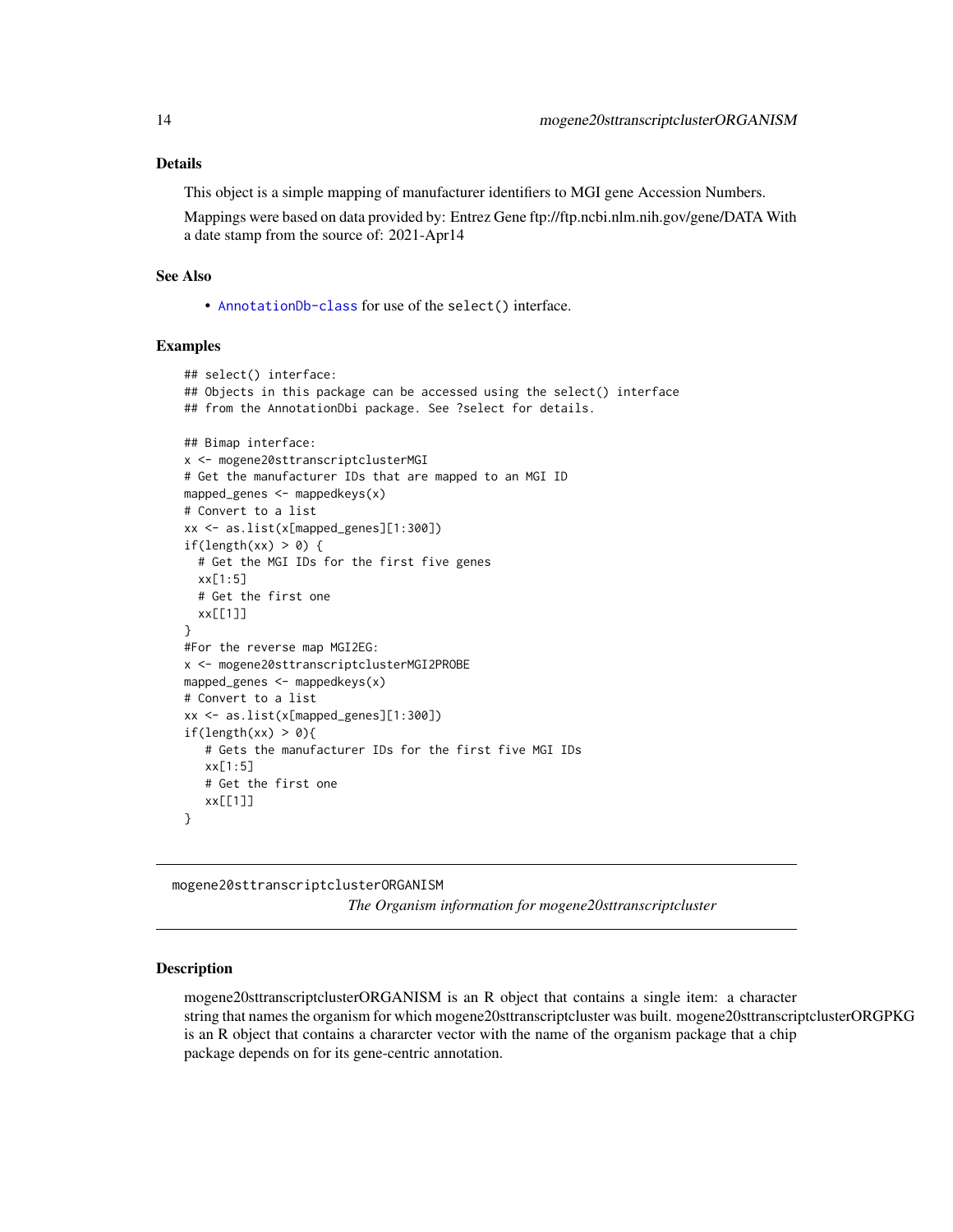#### <span id="page-14-0"></span>Details

Although the package name is suggestive of the organism for which it was built, mogene20sttranscriptclusterORGANISM provides a simple way to programmatically extract the organism name. mogene20sttranscriptclusterORGPKG provides a simple way to programmatically extract the name of the parent organism package. The parent organism package is a strict dependency for chip packages as this is where the gene cetric information is ultimately extracted from. The full package name will always be this string plus the extension ".db". But most programatic acces will not require this extension, so its more convenient to leave it out.

## See Also

• [AnnotationDb-class](#page-0-0) for use of the select() interface.

## Examples

```
## select() interface:
## Objects in this package can be accessed using the select() interface
## from the AnnotationDbi package. See ?select for details.
## Bimap interface:
mogene20sttranscriptclusterORGANISM
mogene20sttranscriptclusterORGPKG
```
mogene20sttranscriptclusterPATH

*Mappings between probe identifiers and KEGG pathway identifiers*

## Description

KEGG (Kyoto Encyclopedia of Genes and Genomes) maintains pathway data for various organisms.

mogene20sttranscriptclusterPATH maps probe identifiers to the identifiers used by KEGG for pathways in which the genes represented by the probe identifiers are involved

mogene20sttranscriptclusterPATH2PROBE is an R object that provides mappings between KEGG identifiers and manufacturer identifiers.

## Details

Each KEGG pathway has a name and identifier. Pathway name for a given pathway identifier can be obtained using the KEGG data package that can either be built using AnnBuilder or downloaded from Bioconductor <http://www.bioconductor.org>.

Graphic presentations of pathways are searchable at url http://www.genome.ad.jp/kegg/pathway.html by using pathway identifiers as keys.

Mappings were based on data provided by: KEGG GENOME ftp://ftp.genome.jp/pub/kegg/genomes With a date stamp from the source of: 2011-Mar15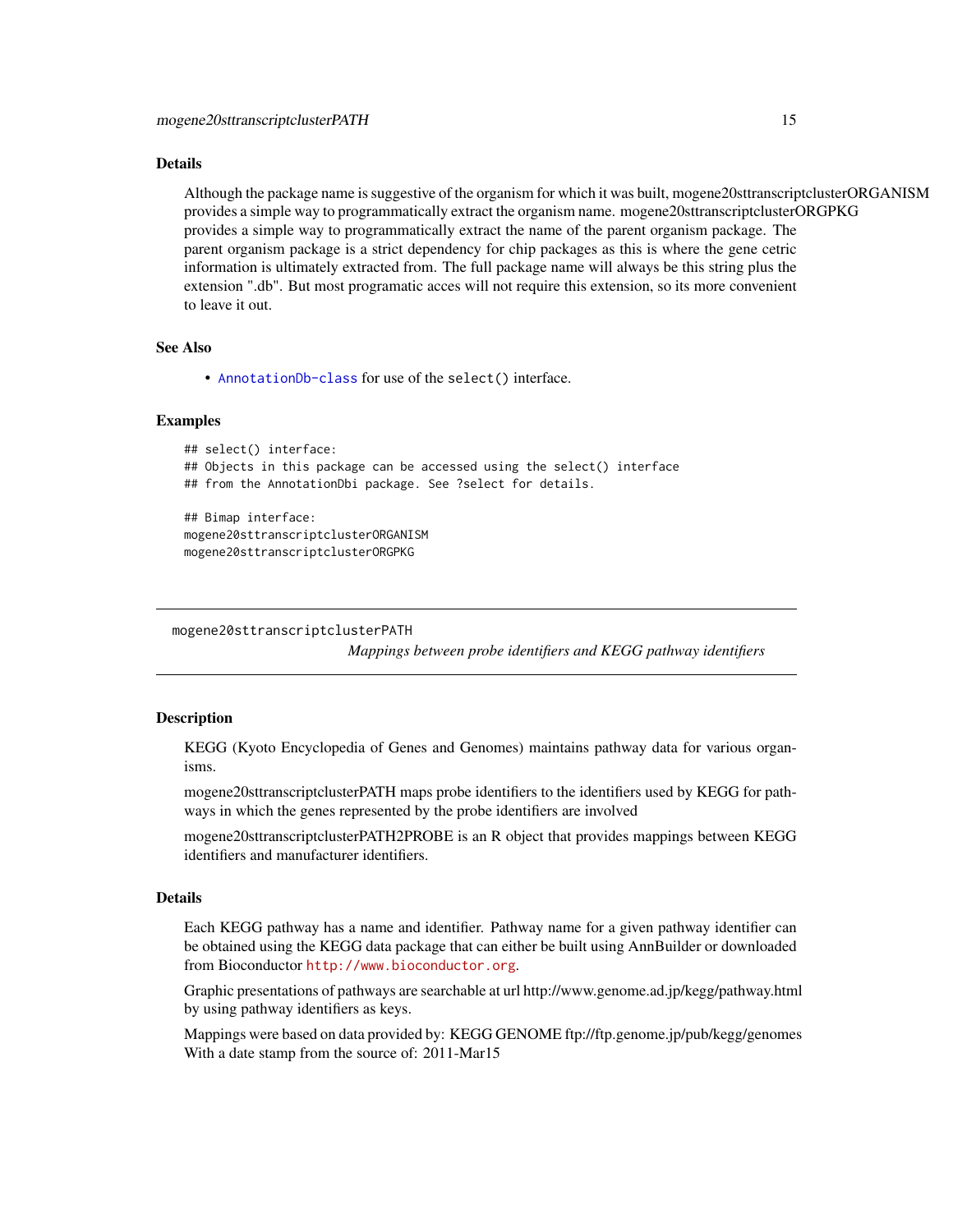## <span id="page-15-0"></span>References

<http://www.genome.ad.jp/kegg/>

#### See Also

• [AnnotationDb-class](#page-0-0) for use of the select() interface.

## Examples

```
## select() interface:
## Objects in this package can be accessed using the select() interface
## from the AnnotationDbi package. See ?select for details.
## Bimap interface:
x <- mogene20sttranscriptclusterPATH
# Get the probe identifiers that are mapped to a KEGG pathway ID
mapped_probes <- mappedkeys(x)
# Convert to a list
xx <- as.list(x[mapped_probes][1:300])
if(length(xx) > 0) {
  # Get the PATH for the first five probes
  xx[1:5]
  # Get the first one
  xx[[1]]
}
x <- mogene20sttranscriptclusterPATH
mapped_probes <- mappedkeys(x)
# Now convert the mogene20sttranscriptclusterPATH2PROBE object to a list
xx <- as.list(x[mapped_probes][1:300])
if(length(xx) > 0){
    # Get the probe identifiers for the first two pathway identifiers
    xx[1:2]
    # Get the first one
    xx[[1]]
}
```
mogene20sttranscriptclusterPFAM

*Maps between Manufacturer Identifiers and PFAM Identifiers*

#### **Description**

mogene20sttranscriptclusterPFAM is an R object that provides mappings between manufacturer identifiers and PFAM identifiers.

#### Details

The bimap interface for PFAM is defunct. Please use select() interface to PFAM identifiers. See ?AnnotationDbi::select for details.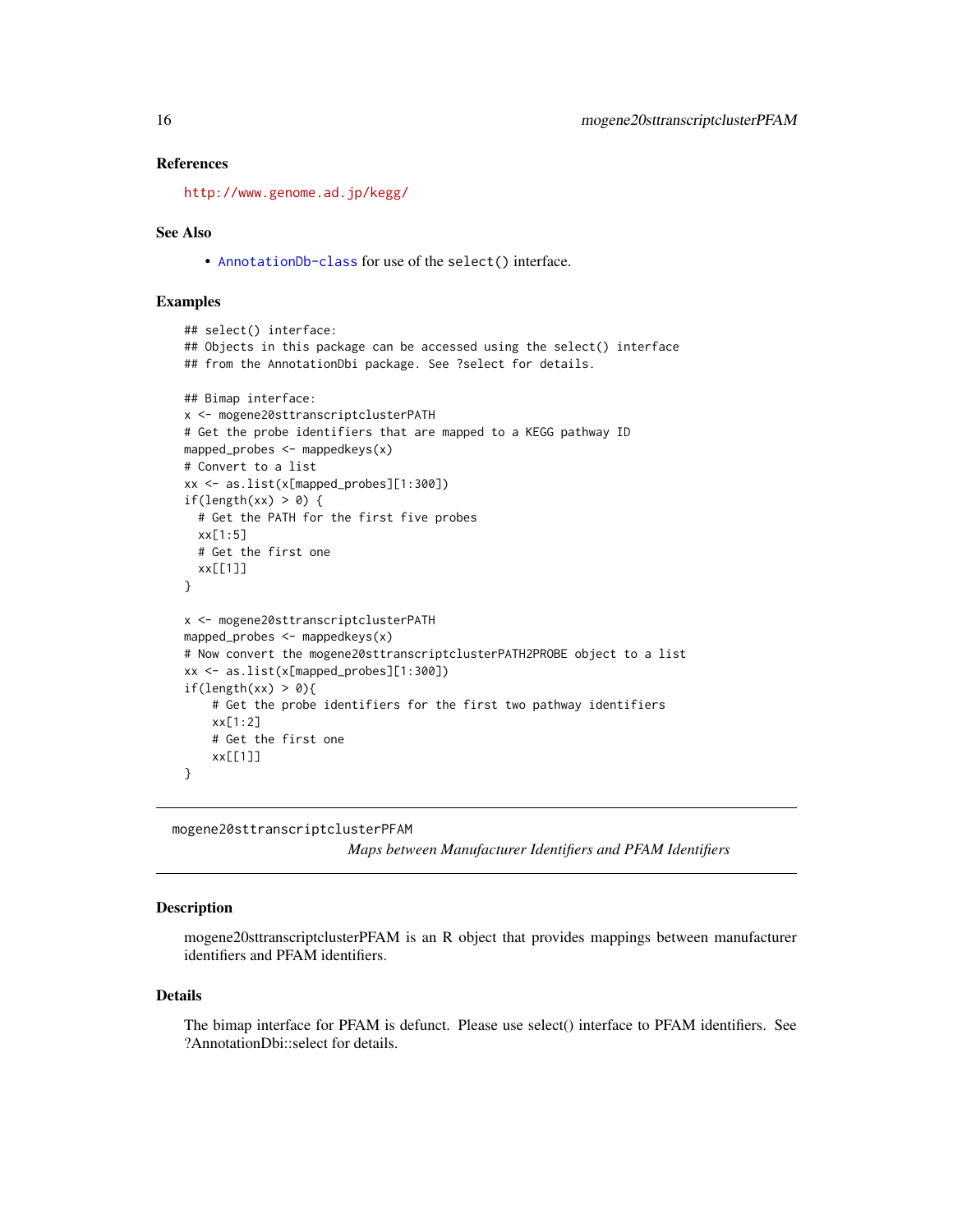<span id="page-16-0"></span>mogene20sttranscriptclusterPMID *Maps between Manufacturer Identifiers and PubMed Identifiers*

## **Description**

mogene20sttranscriptclusterPMID is an R object that provides mappings between manufacturer identifiers and PubMed identifiers. mogene20sttranscriptclusterPMID2PROBE is an R object that provides mappings between PubMed identifiers and manufacturer identifiers.

#### Details

When mogene20sttranscriptclusterPMID is viewed as a list each manufacturer identifier is mapped to a named vector of PubMed identifiers. The name associated with each vector corresponds to the manufacturer identifier. The length of the vector may be one or greater, depending on how many PubMed identifiers a given manufacturer identifier is mapped to. An NA is reported for any manufacturer identifier that cannot be mapped to a PubMed identifier.

When mogene20sttranscriptclusterPMID2PROBE is viewed as a list each PubMed identifier is mapped to a named vector of manufacturer identifiers. The name represents the PubMed identifier and the vector contains all manufacturer identifiers that are represented by that PubMed identifier. The length of the vector may be one or longer, depending on how many manufacturer identifiers are mapped to a given PubMed identifier.

Titles, abstracts, and possibly full texts of articles can be obtained from PubMed by providing a valid PubMed identifier. The pubmed function of annotate can also be used for the same purpose.

Mappings were based on data provided by: Entrez Gene ftp://ftp.ncbi.nlm.nih.gov/gene/DATA With a date stamp from the source of: 2021-Apr14

#### References

<https://www.ncbi.nlm.nih.gov/entrez/query.fcgi?db=PubMed>

#### See Also

• [AnnotationDb-class](#page-0-0) for use of the select() interface.

```
## select() interface:
## Objects in this package can be accessed using the select() interface
## from the AnnotationDbi package. See ?select for details.
## Bimap interface:
x <- mogene20sttranscriptclusterPMID
# Get the probe identifiers that are mapped to any PubMed ID
mapped_probes <- mappedkeys(x)
# Convert to a list
xx <- as.list(x[mapped_probes][1:300])
```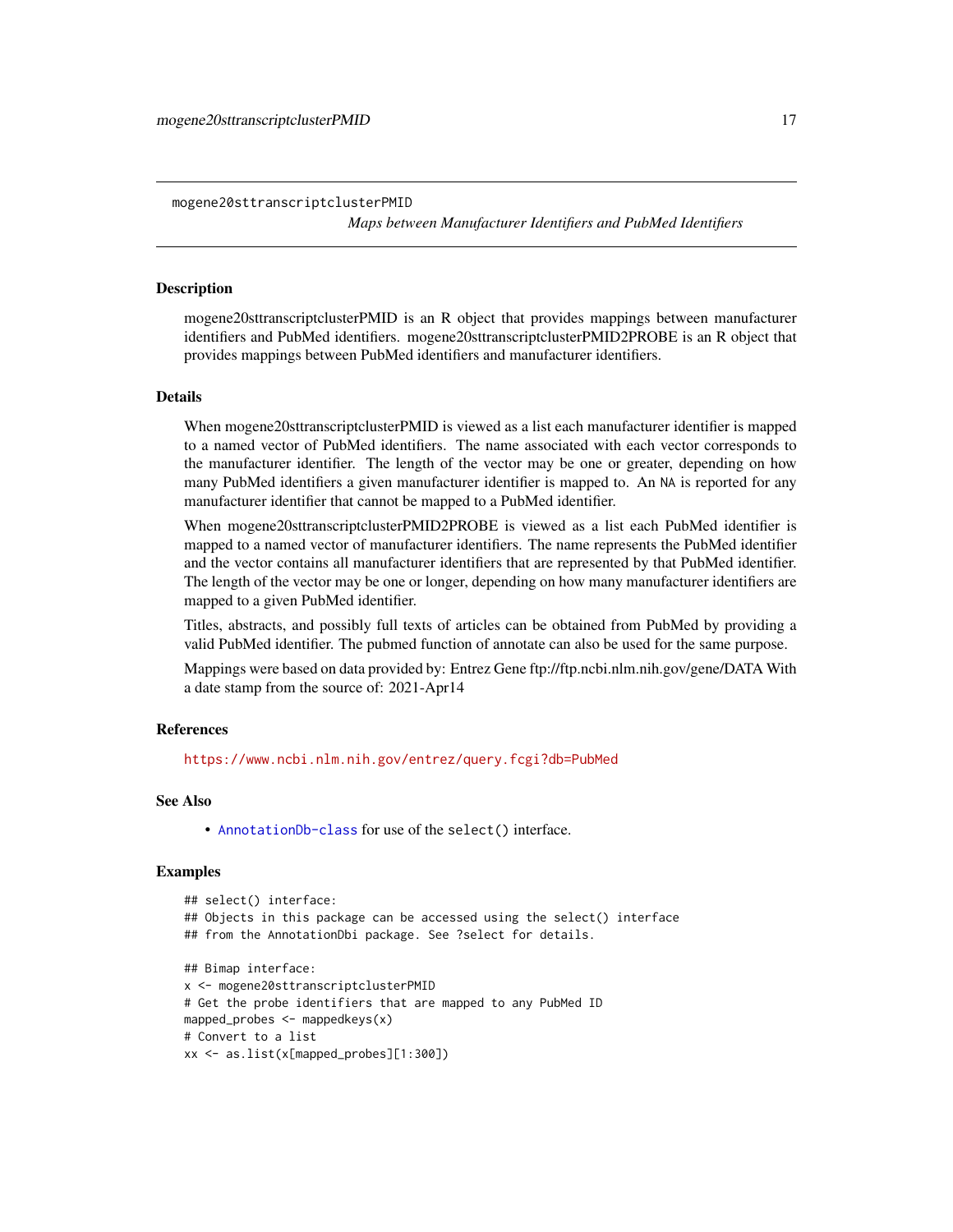```
if(length(xx) > 0){
    # Get the PubMed identifiers for the first two probe identifiers
   xx[1:2]
   # Get the first one
   xx[[1]]
    if(interactive() && !is.null(xx[[1]]) && !is.na(xx[[1]])
      && require(annotate)){
       # Get article information as XML files
       xmls < -pubmed(xx[[1]], disp = "data")# View article information using a browser
       pubmed(xx[[1]], disp = "browser")
    }
}
x <- mogene20sttranscriptclusterPMID2PROBE
mapped_probes <- mappedkeys(x)
# Now convert the reverse map object mogene20sttranscriptclusterPMID2PROBE to a list
xx <- as.list(x[mapped_probes][1:300])
if(length(xx) > 0){
    # Get the probe identifiers for the first two PubMed identifiers
   xx[1:2]
    # Get the first one
   xx[[1]]
    if(interactive() && require(annotate)){
       # Get article information as XML files for a PubMed id
       xmls < -pubmed(names(xx)[1], disp = "data")# View article information using a browser
       pubmed(names(xx)[1], disp = "browser")
   }
}
```
mogene20sttranscriptclusterPROSITE

*Maps between Manufacturer Identifiers and PROSITE Identifiers*

## **Description**

mogene20sttranscriptclusterPROSITE is an R object that provides mappings between manufacturer identifiers and PROSITE identifiers.

## Details

The bimap interface for PROSITE is defunct. Please use select() interface to PROSITE identifiers. See ?AnnotationDbi::select for details.

<span id="page-17-0"></span>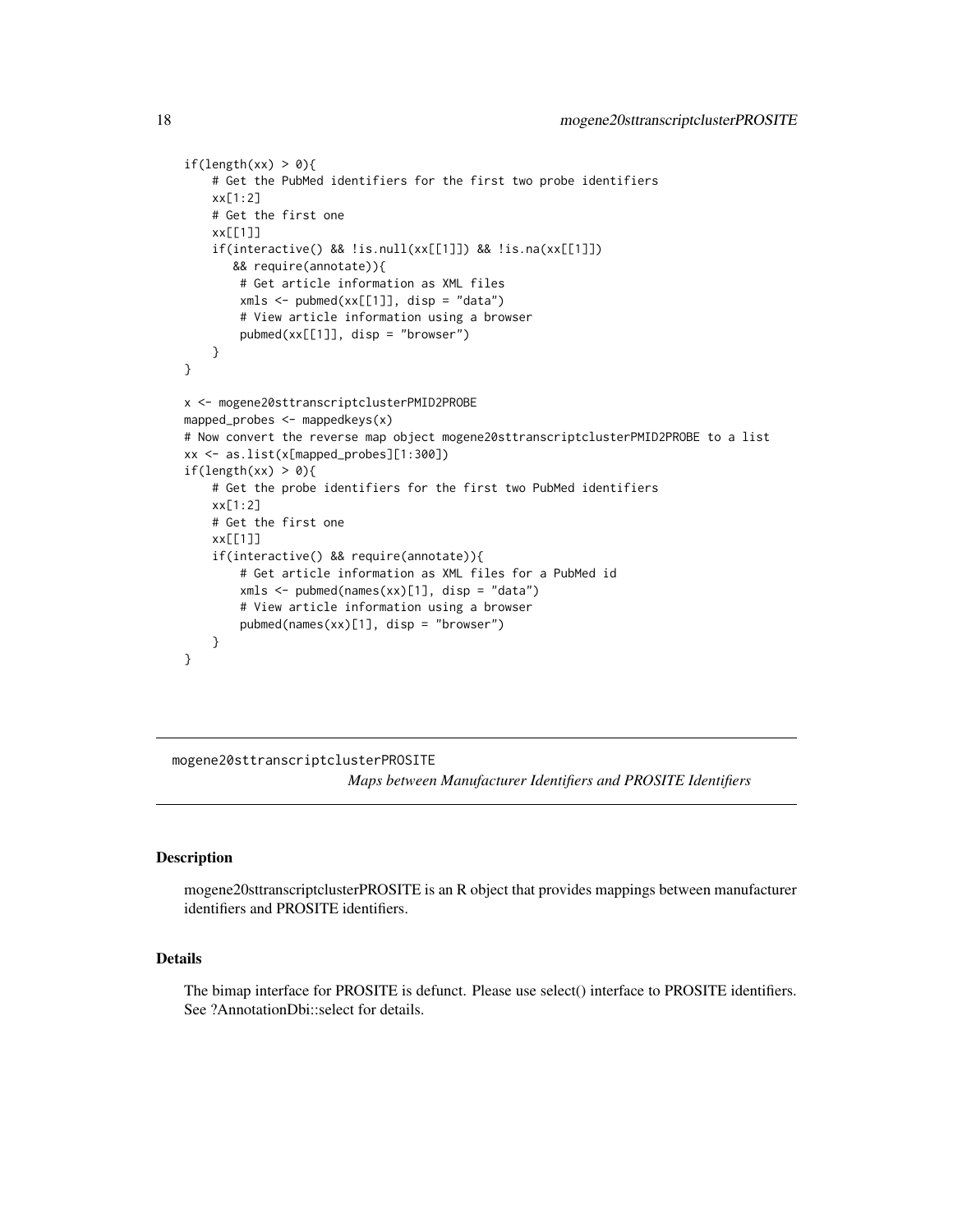*Map between Manufacturer Identifiers and RefSeq Identifiers*

## <span id="page-18-0"></span>Description

mogene20sttranscriptclusterREFSEQ is an R object that provides mappings between manufacturer identifiers and RefSeq identifiers.

## Details

Each manufacturer identifier is mapped to a named vector of RefSeq identifiers. The name represents the manufacturer identifier and the vector contains all RefSeq identifiers that can be mapped to that manufacturer identifier. The length of the vector may be one or greater, depending on how many RefSeq identifiers a given manufacturer identifier can be mapped to. An NA is reported for any manufacturer identifier that cannot be mapped to a RefSeq identifier at this time.

RefSeq identifiers differ in format according to the type of record the identifiers are for as shown below:

NG\\_XXXXX: RefSeq accessions for genomic region (nucleotide) records

NM\\_XXXXX: RefSeq accessions for mRNA records

NC\\_XXXXX: RefSeq accessions for chromosome records

NP\\_XXXXX: RefSeq accessions for protein records

XR\\_XXXXX: RefSeq accessions for model RNAs that are not associated with protein products

XM\\_XXXXX: RefSeq accessions for model mRNA records

XP\\_XXXXX: RefSeq accessions for model protein records

Where XXXXX is a sequence of integers.

NCBI <https://www.ncbi.nlm.nih.gov/RefSeq/> allows users to query the RefSeq database using RefSeq identifiers.

Mappings were based on data provided by: Entrez Gene ftp://ftp.ncbi.nlm.nih.gov/gene/DATA With a date stamp from the source of: 2021-Apr14

## References

<https://www.ncbi.nlm.nih.gov> <https://www.ncbi.nlm.nih.gov/RefSeq/>

## See Also

• [AnnotationDb-class](#page-0-0) for use of the select() interface.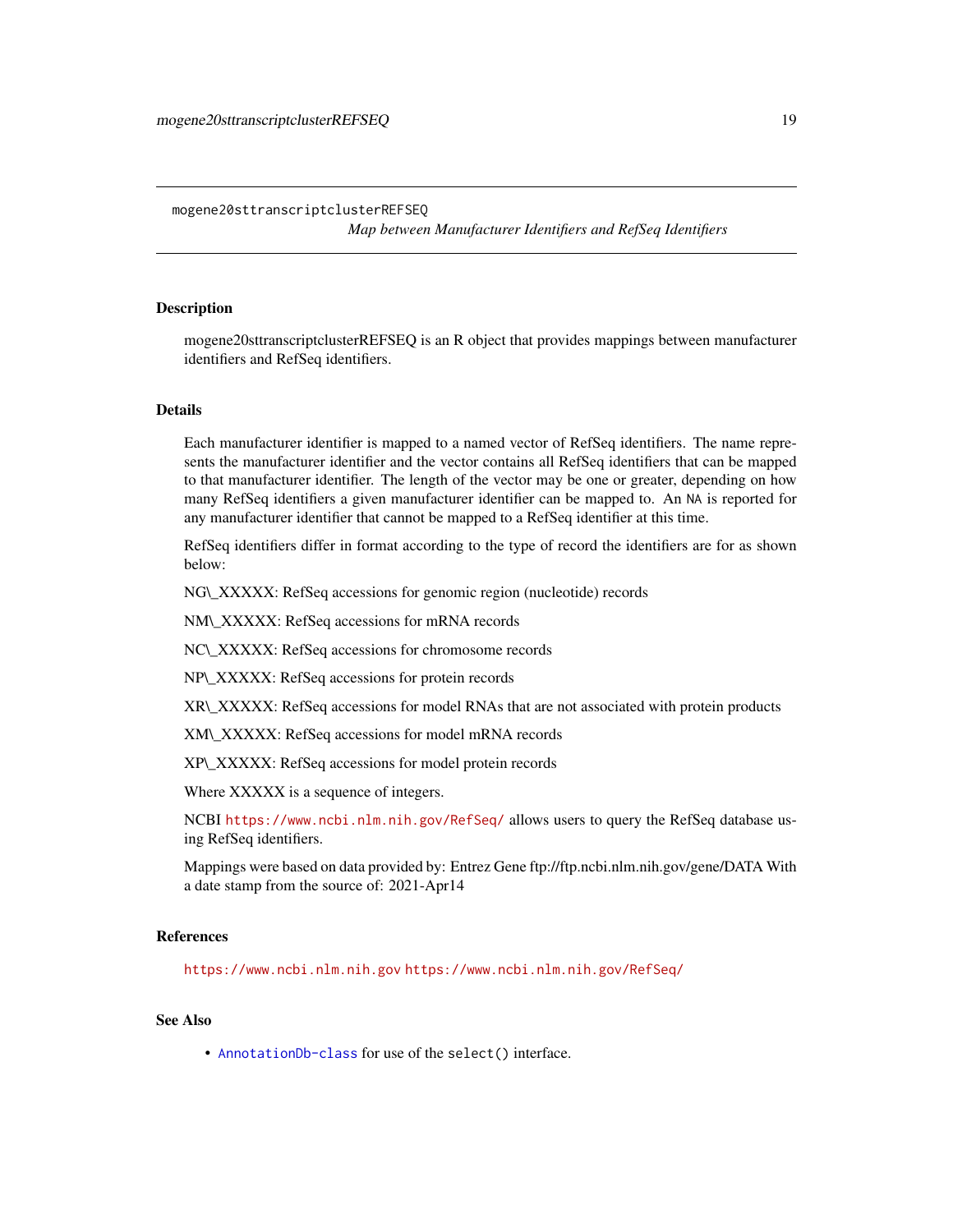## Examples

```
## select() interface:
## Objects in this package can be accessed using the select() interface
## from the AnnotationDbi package. See ?select for details.
## Bimap interface:
x <- mogene20sttranscriptclusterREFSEQ
# Get the probe identifiers that are mapped to any RefSeq ID
mapped_probes <- mappedkeys(x)
# Convert to a list
xx <- as.list(x[mapped_probes][1:300])
if(length(xx) > 0) {
  # Get the REFSEQ for the first five probes
  xx[1:5]
  # Get the first one
  xx[[1]]
}
```
mogene20sttranscriptclusterSYMBOL

*Map between Manufacturer Identifiers and Gene Symbols*

## Description

mogene20sttranscriptclusterSYMBOL is an R object that provides mappings between manufacturer identifiers and gene abbreviations.

## Details

Each manufacturer identifier is mapped to an abbreviation for the corresponding gene. An NA is reported if there is no known abbreviation for a given gene.

Symbols typically consist of 3 letters that define either a single gene (ABC) or multiple genes (ABC1, ABC2, ABC3). Gene symbols can be used as key words to query public databases such as Entrez Gene.

Mappings were based on data provided by: Entrez Gene ftp://ftp.ncbi.nlm.nih.gov/gene/DATA With a date stamp from the source of: 2021-Apr14

## References

<https://www.ncbi.nlm.nih.gov/entrez/query.fcgi?db=gene>

## See Also

• [AnnotationDb-class](#page-0-0) for use of the select() interface.

<span id="page-19-0"></span>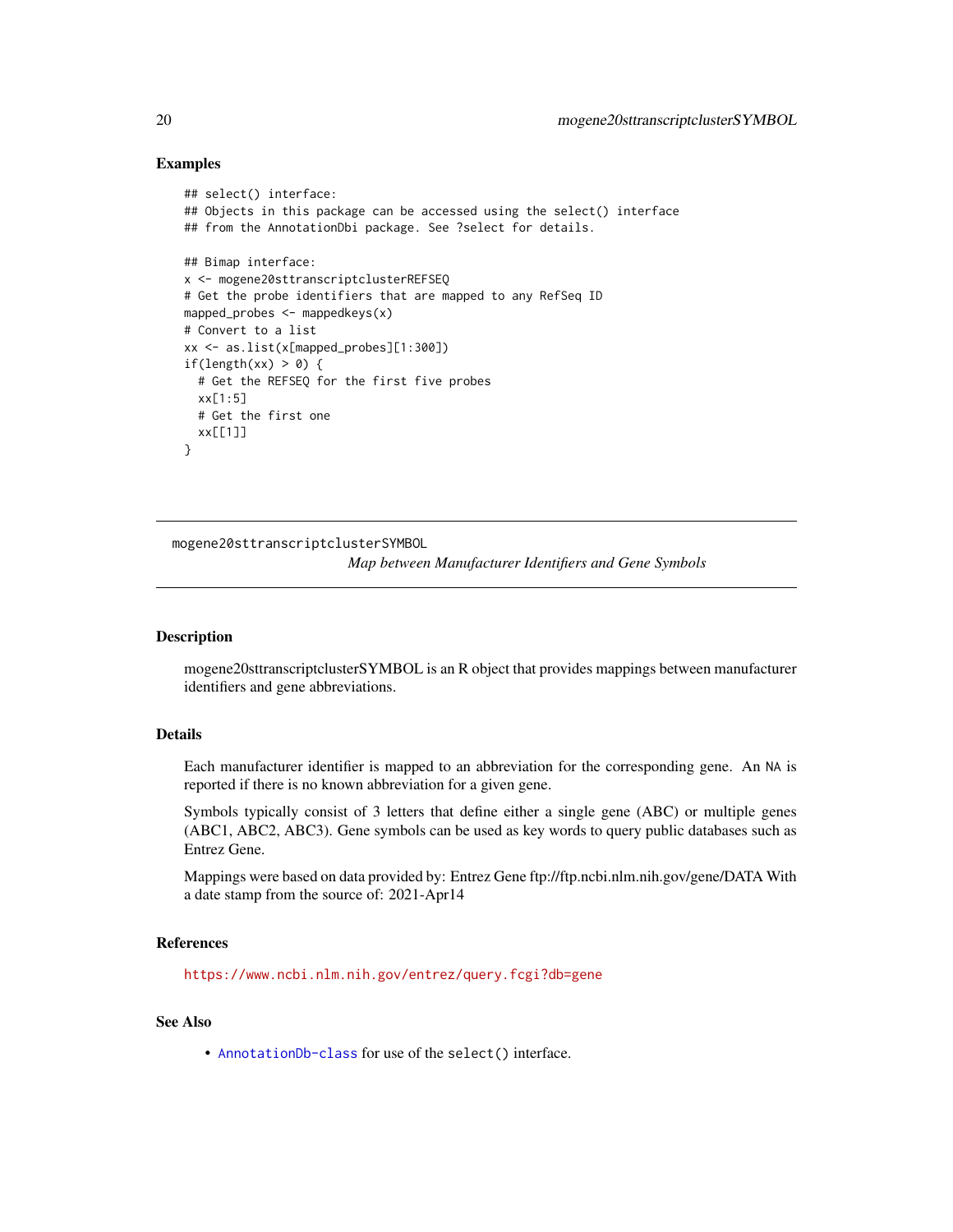#### <span id="page-20-0"></span>Examples

```
## select() interface:
## Objects in this package can be accessed using the select() interface
## from the AnnotationDbi package. See ?select for details.
## Bimap interface:
x <- mogene20sttranscriptclusterSYMBOL
# Get the probe identifiers that are mapped to a gene symbol
mapped_probes <- mappedkeys(x)
# Convert to a list
xx <- as.list(x[mapped_probes][1:300])
if(length(xx) > 0) {
  # Get the SYMBOL for the first five probes
  xx[1:5]
  # Get the first one
  xx[[1]]
}
```
mogene20sttranscriptclusterUNIPROT

*Map Uniprot accession numbers with Entrez Gene identifiers*

## **Description**

mogene20sttranscriptclusterUNIPROT is an R object that contains mappings between the manufacturer identifiers and Uniprot accession numbers.

#### Details

This object is a simple mapping of manufacturer identifiers to Uniprot Accessions.

Mappings were based on data provided by NCBI (link above) with an exception for fly, which required retrieving the data from ensembl <http://www.ensembl.org/biomart/martview/>

#### See Also

• [AnnotationDb-class](#page-0-0) for use of the select() interface.

```
## select() interface:
## Objects in this package can be accessed using the select() interface
## from the AnnotationDbi package. See ?select for details.
## Bimap interface:
x <- mogene20sttranscriptclusterUNIPROT
# Get the entrez gene IDs that are mapped to an Uniprot ID
mapped_genes <- mappedkeys(x)
# Convert to a list
xx <- as.list(x[mapped_genes][1:300])
```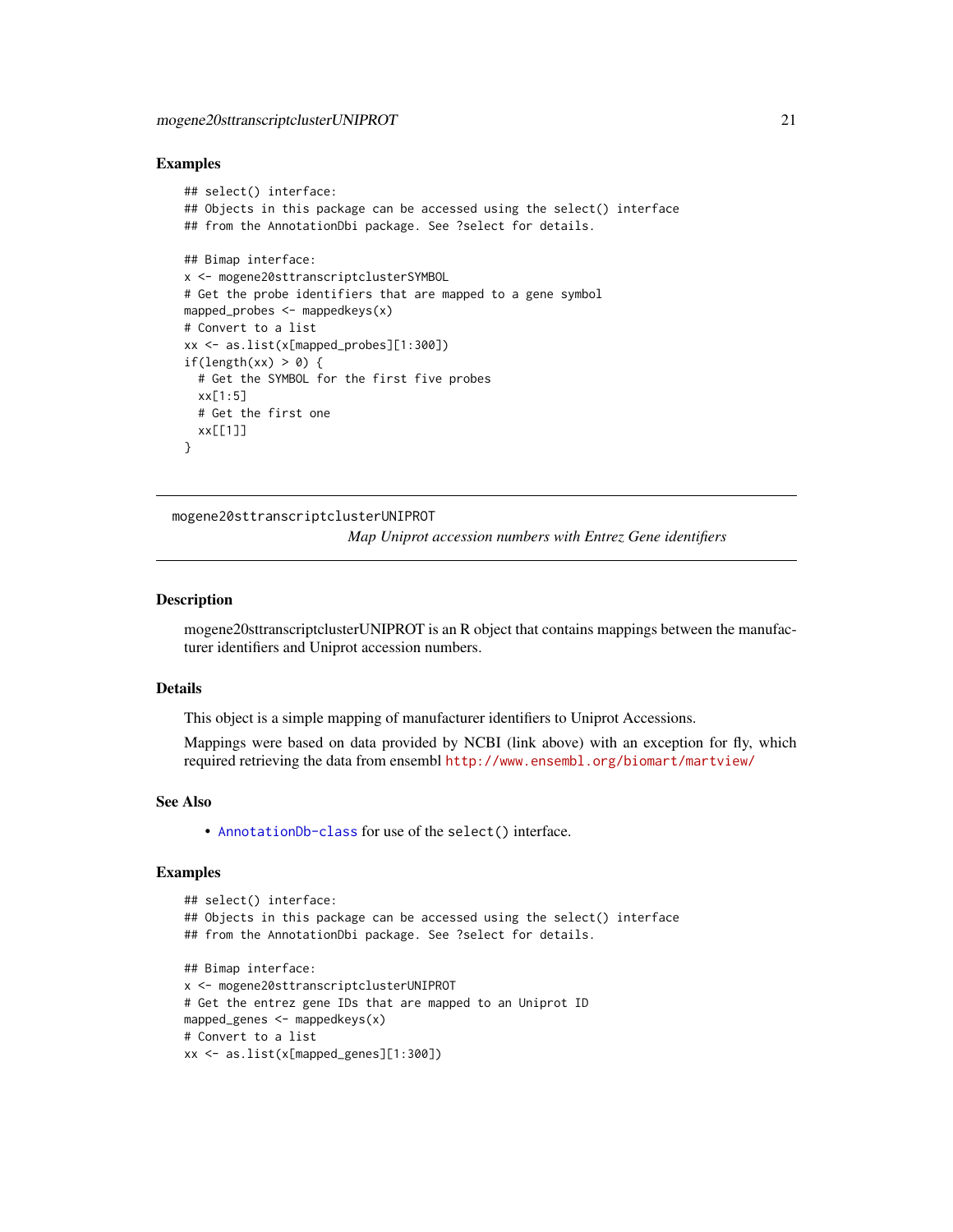```
if(length(xx) > 0) {
 # Get the Uniprot IDs for the first five genes
 xx[1:5]
 # Get the first one
 xx[[1]]
}
```
mogene20sttranscriptcluster\_dbconn

*Collect information about the package annotation DB*

## **Description**

Some convenience functions for getting a connection object to (or collecting information about) the package annotation DB.

## Usage

```
mogene20sttranscriptcluster_dbconn()
mogene20sttranscriptcluster_dbfile()
mogene20sttranscriptcluster_dbschema(file="", show.indices=FALSE)
mogene20sttranscriptcluster_dbInfo()
```
## Arguments

| file         | A connection, or a character string naming the file to print to (see the file<br>argument of the cat function for the details). |
|--------------|---------------------------------------------------------------------------------------------------------------------------------|
| show.indices | The CREATE INDEX statements are not shown by default. Use show, indices=TRUE<br>to get them.                                    |

#### Details

mogene20sttranscriptcluster\_dbconn returns a connection object to the package annotation DB. IMPORTANT: Don't call [dbDisconnect](#page-0-0) on the connection object returned by mogene20sttranscriptcluster\_dbconn or you will break all the [AnnDbObj](#page-0-0) objects defined in this package!

mogene20sttranscriptcluster\_dbfile returns the path (character string) to the package annotation DB (this is an SQLite file).

mogene20sttranscriptcluster\_dbschema prints the schema definition of the package annotation DB.

mogene20sttranscriptcluster\_dbInfo prints other information about the package annotation DB.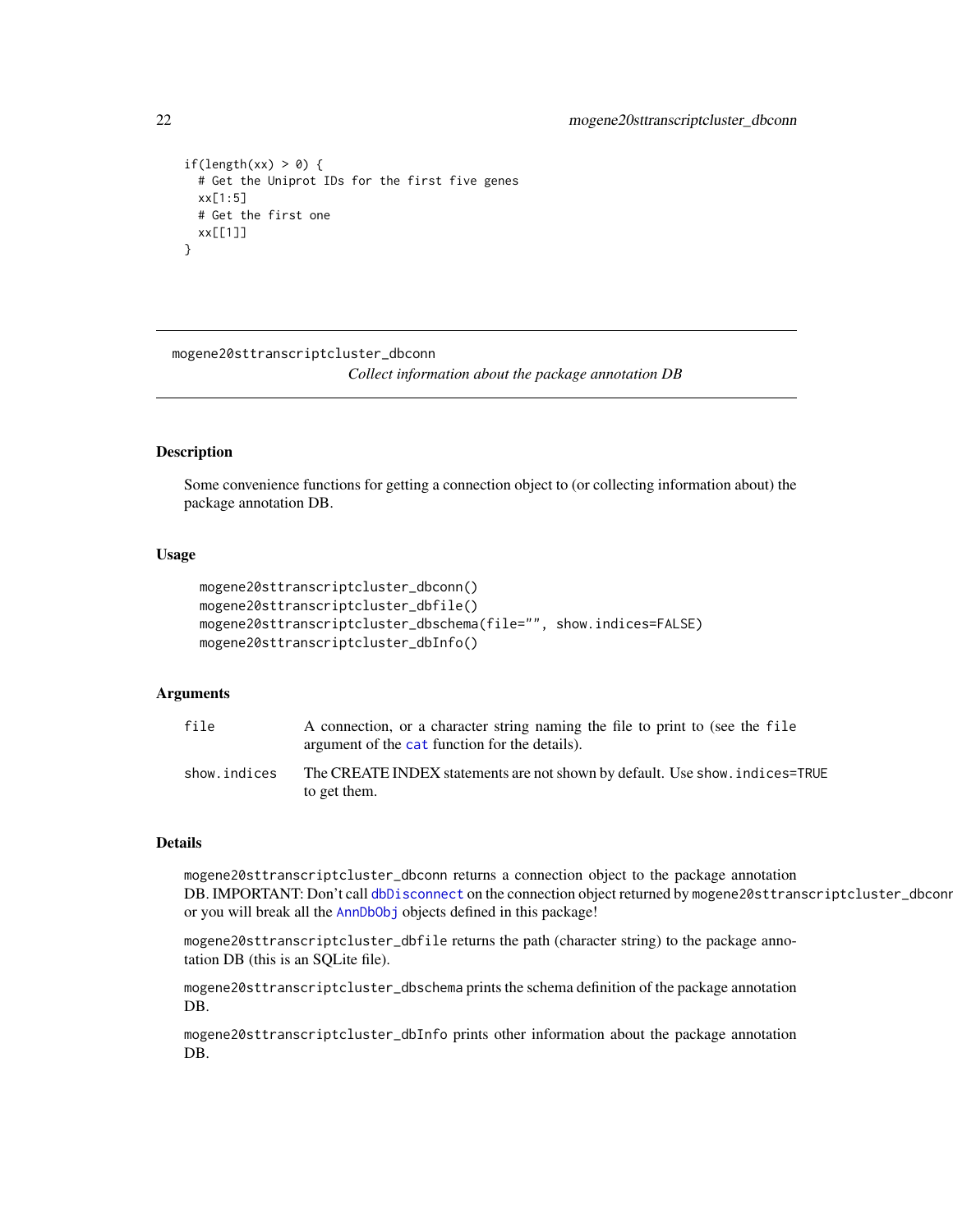## <span id="page-22-0"></span>Value

mogene20sttranscriptcluster\_dbconn: a DBIConnection object representing an open connection to the package annotation DB.

mogene20sttranscriptcluster\_dbfile: a character string with the path to the package annotation DB.

mogene20sttranscriptcluster\_dbschema: none (invisible NULL).

mogene20sttranscriptcluster\_dbInfo: none (invisible NULL).

## See Also

[dbGetQuery](#page-0-0), [dbConnect](#page-0-0), [dbconn](#page-0-0), [dbfile](#page-0-0), [dbschema](#page-0-0), [dbInfo](#page-0-0)

## Examples

```
library(DBI)
## Count the number of rows in the "probes" table:
dbGetQuery(mogene20sttranscriptcluster_dbconn(), "SELECT COUNT(*) FROM probes")
```
mogene20sttranscriptcluster\_dbschema()

mogene20sttranscriptcluster\_dbInfo()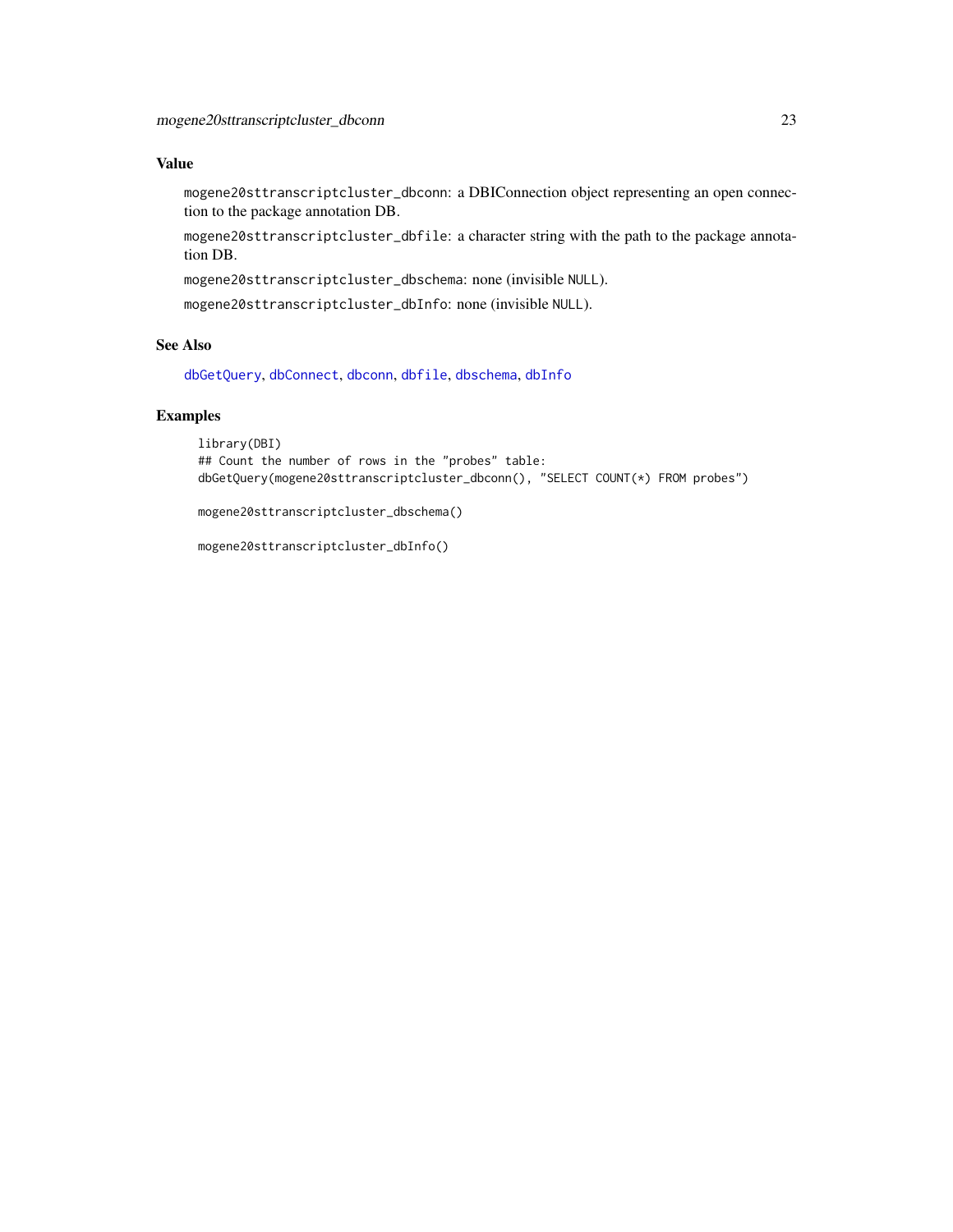# **Index**

∗ datasets mogene20sttranscriptcluster.db, [3](#page-2-0) mogene20sttranscriptcluster\_dbconn, [22](#page-21-0) mogene20sttranscriptclusterACCNUM, [1](#page-0-1) mogene20sttranscriptclusterALIAS2PROBE,  $\mathcal{D}$ mogene20sttranscriptclusterCHR, [3](#page-2-0) mogene20sttranscriptclusterCHRLENGTHS, [4](#page-3-0) mogene20sttranscriptclusterCHRLOC, [5](#page-4-0) mogene20sttranscriptclusterENSEMBL, [6](#page-5-0) mogene20sttranscriptclusterENTREZID, [7](#page-6-0) mogene20sttranscriptclusterENZYME, [8](#page-7-0) mogene20sttranscriptclusterGENENAME, [10](#page-9-0) mogene20sttranscriptclusterGO, [11](#page-10-1) mogene20sttranscriptclusterMAPCOUNTS, [13](#page-12-0) mogene20sttranscriptclusterMGI, [13](#page-12-0) mogene20sttranscriptclusterORGANISM, [14](#page-13-0) mogene20sttranscriptclusterPATH, [15](#page-14-0) mogene20sttranscriptclusterPFAM, [16](#page-15-0) mogene20sttranscriptclusterPMID, [17](#page-16-0) mogene20sttranscriptclusterPROSITE, [18](#page-17-0) mogene20sttranscriptclusterREFSEQ, [19](#page-18-0) mogene20sttranscriptclusterSYMBOL, [20](#page-19-0)

mogene20sttranscriptclusterUNIPROT, [21](#page-20-0) ∗ utilities mogene20sttranscriptcluster\_dbconn, [22](#page-21-0) AnnDbObj, *[22](#page-21-0)* cat, *[22](#page-21-0)* checkMAPCOUNTS, *[13](#page-12-0)* dbconn, *[23](#page-22-0)* dbConnect, *[23](#page-22-0)* dbDisconnect, *[22](#page-21-0)* dbfile, *[23](#page-22-0)* dbGetQuery, *[23](#page-22-0)* dbInfo, *[23](#page-22-0)* dbschema, *[23](#page-22-0)* mogene20sttranscriptcluster *(*mogene20sttranscriptcluster.db*)*, [3](#page-2-0) mogene20sttranscriptcluster.db, [3](#page-2-0) mogene20sttranscriptcluster\_dbconn, [22](#page-21-0) mogene20sttranscriptcluster\_dbfile *(*mogene20sttranscriptcluster\_dbconn*)*, [22](#page-21-0) mogene20sttranscriptcluster\_dbInfo *(*mogene20sttranscriptcluster\_dbconn*)*, [22](#page-21-0) mogene20sttranscriptcluster\_dbschema *(*mogene20sttranscriptcluster\_dbconn*)*,  $22$ mogene20sttranscriptclusterACCNUM, [1](#page-0-1) mogene20sttranscriptclusterALIAS2PROBE, [2](#page-1-0) mogene20sttranscriptclusterCHR, [3](#page-2-0) mogene20sttranscriptclusterCHRLENGTHS, [4](#page-3-0) mogene20sttranscriptclusterCHRLOC, [5](#page-4-0)